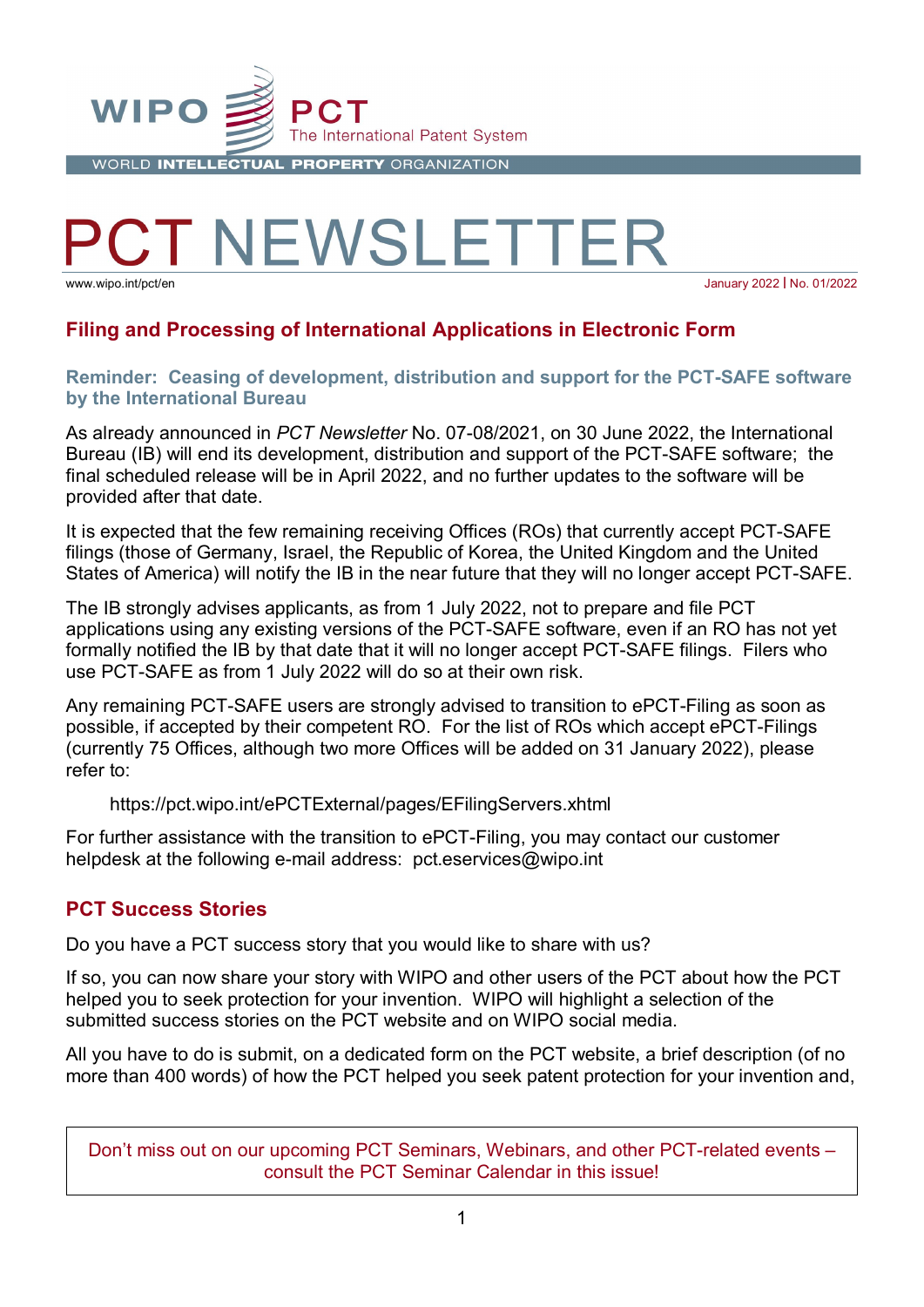if possible, attach a photo of the invention. You are also requested to indicate the PCT application number or WO publication number concerned. Please note that, for reasons of confidentiality, we cannot accept submissions in relation to PCT applications that have not yet been published.

The form to be used for submission of your success story is available at:

https://www.wipo.int/pct/en/success\_story/success\_story.html

If your story is selected, PCT colleagues will be in touch with you. You should be aware that the submission of PCT success stories authorizes WIPO to publish them on its website and on WIPO social media, and that the publication of these stories does not imply any endorsement by WIPO of the underlying invention or applicants.

# **PCT Information Update**

### **BY Belarus (fees)**

The amounts of the following fees, payable to the National Center of Intellectual Property (Belarus) as receiving Office, have changed with effect from 1 January 2022:

|  | BYN 78.40 |
|--|-----------|
|  |           |

Furthermore, the amounts of the following national fees, payable to the Office as designated (or elected) Office, have changed with effect from the same date:

#### For patent:

|                                                  | <b>BYN</b> | 78.40  |
|--------------------------------------------------|------------|--------|
| Claim fee for each independent claim in excess   | <b>BYN</b> | 33.60  |
|                                                  | <b>BYN</b> | 380.80 |
| Claim examination fee for each independent claim | <b>BYN</b> | 224.00 |
|                                                  | <b>BYN</b> | 78.40  |
| For utility model:                               |            |        |
|                                                  | <b>BYN</b> | 156.80 |
| Claim fee for each independent claim in excess   | <b>RYN</b> | 78 40  |
|                                                  |            |        |

(Updating of *PCT Applicant's Guide*, Annex C (BY) and National Chapter, Summary (BY))

#### **DZ Algeria (telephone number; e-mail address; evidence of mailing a document; fees)**

The telephone number and the e-mail address of the Algerian National Institute of Industrial Property have changed, as follows: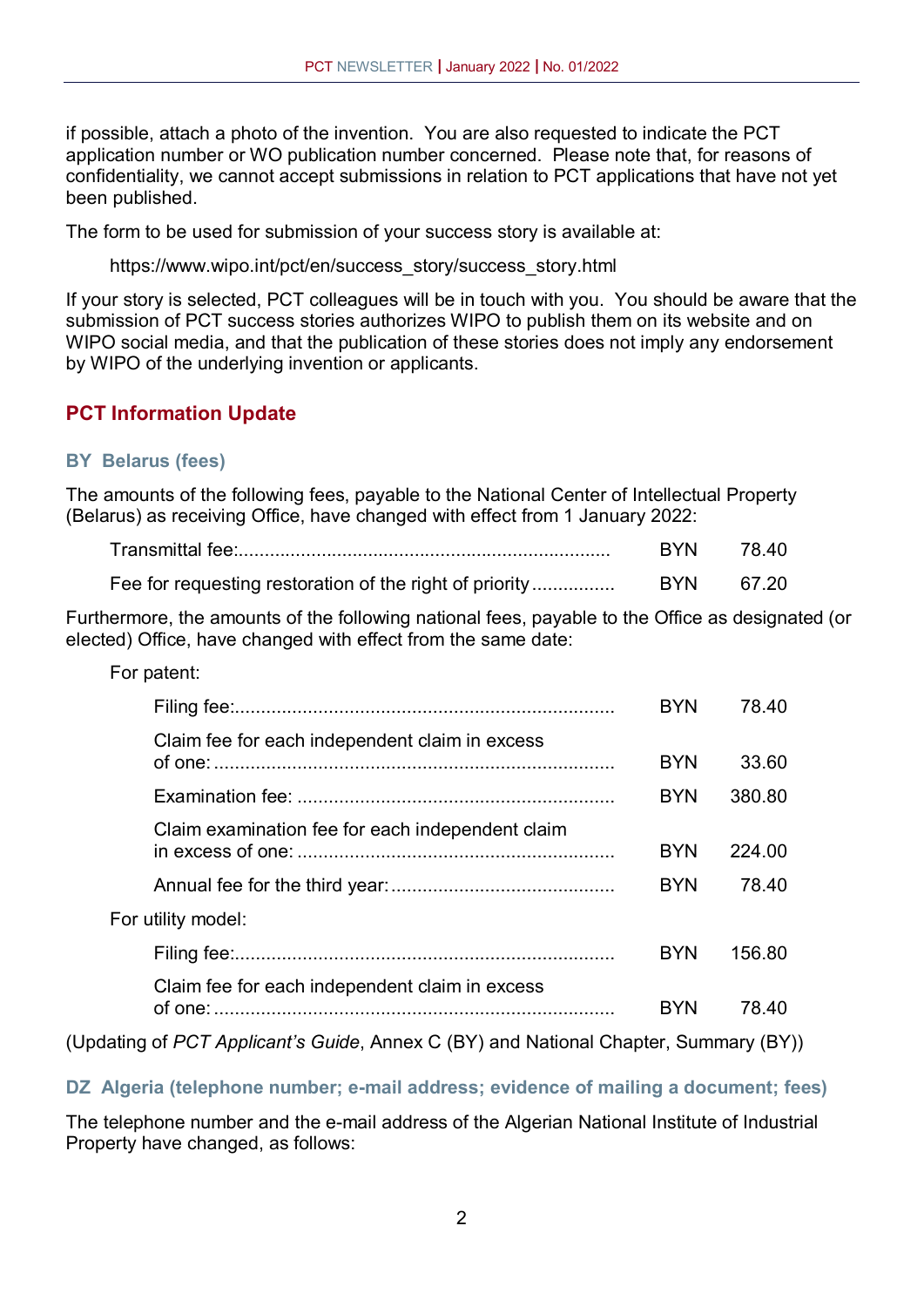| Telephone: | (213-21) 73 59 39 |
|------------|-------------------|
|------------|-------------------|

E-mail: e-pct@inapi.org

There has also been a change in the requirements as to whether the Office would accept evidence of mailing of a document, in case of loss or delay, where a delivery service other than the postal authorities is used: it will now accept such evidence provided that the delivery service is located in Algeria.

The amount of the fee for priority, payable to the Office as receiving Office, has changed, as follows:

Fee for priority document, per page: ....................................... DZD 400 (Updating of *PCT Applicant's Guide*, Annex B1 (DZ) and C (DZ))

# **ES Spain (fees)**

The amounts of the following fees, payable to the Spanish Patent and Trademark Office as receiving Office, have changed with effect from 1 January 2022:

| FUR -          | 75.75 |
|----------------|-------|
| FUR <b>FUR</b> | 30.28 |

(Updating of *PCT Applicant's Guide*, Annex C (ES))

### **HU Hungary (fees)**

As from 1 March 2022, there will be a change in the equivalent amounts of the international filing fee and the fee per sheet over 30, payable in HUF to the Hungarian Intellectual Property Office (HIPO) as receiving Office, as well as a change in the equivalent amount in HUF of the applicable fee reductions listed in item 4 of the Schedule of Fees, as indicated in Fee Table I(a).

(Updating of *PCT Applicant's Guide*, Annex C (HU))

# **VN Viet Nam (fees)**

The period of applicability of the 50% reduction in the filing fee component of the national fee payable to the Intellectual Property Office of Viet Nam (IP Viet Nam) as designated (or elected) Office has been extended until 30 June 2022.

(Updating of *PCT Applicant's Guide*, National Chapter, Summary (VN))

# **ZA South Africa (fees)**

As from 1 March 2022, there will be a change in the equivalent amounts of the international filing fee and the fee per sheet over 30, payable in ZAR to the Companies and Intellectual Property Commission (CIPC) (South Africa) as receiving Office, as well as a change in the equivalent amount in ZAR of the applicable fee reductions listed in item 4 of the Schedule of Fees, as indicated in Fee Table I(a).

(Updating of *PCT Applicant's Guide*, Annex C (ZA))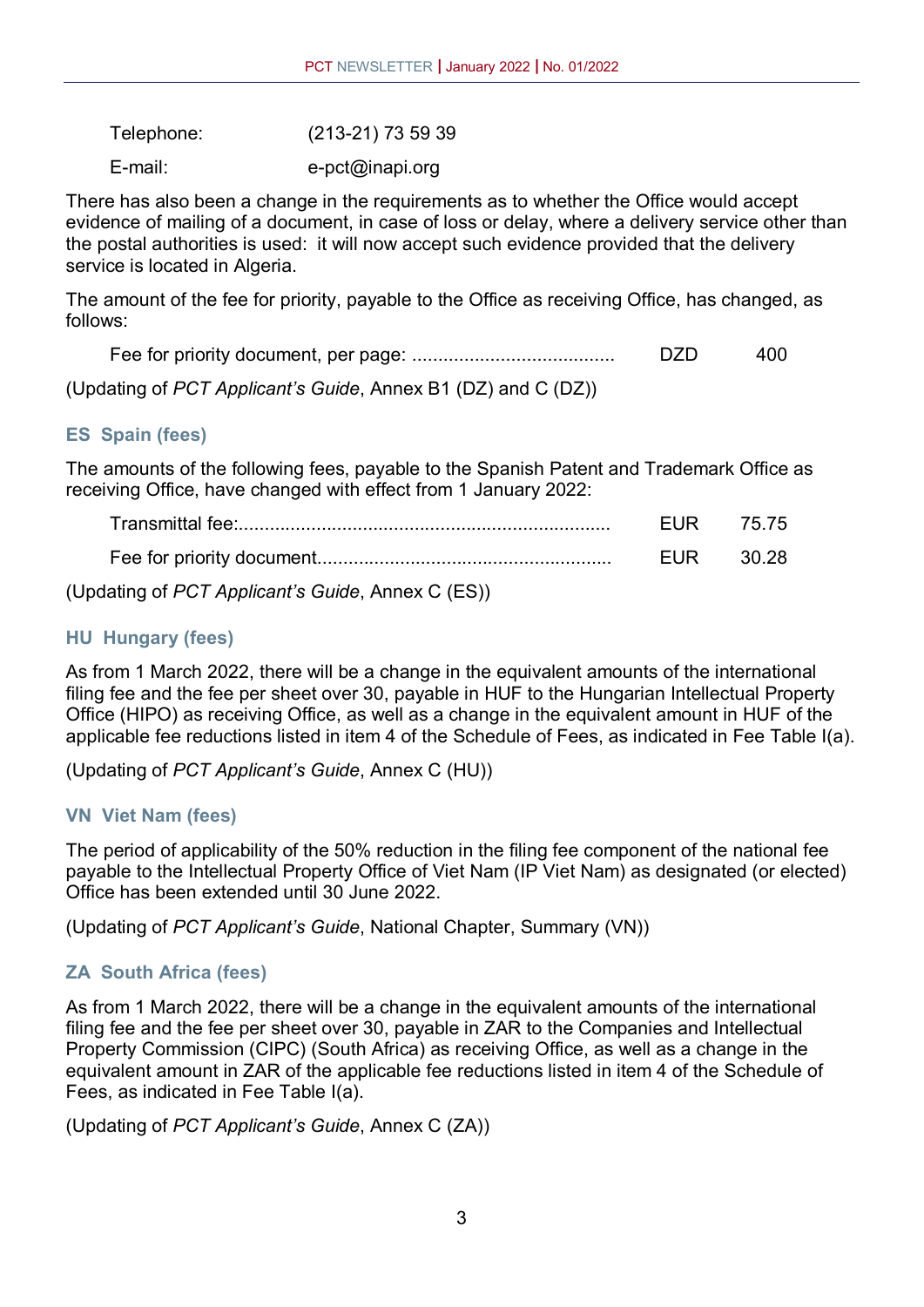### **Search fee (National Institute of Industrial Property (Brazil), Israel Patent Office, United States Patent and Trademark Office)**

As from 1 March 2022, there will be changes in the equivalent amounts payable in the currencies specified below for international searches carried out by the following Offices:

| CHF, EUR, USD |
|---------------|
|               |
| - 7AR         |

The above-mentioned amounts are indicated in Fee Table I(b).

(Updating of *PCT Applicant's Guide*, Annex D (BR), (IL) and (US))

### **Preliminary examination fee and other fees relating to international preliminary examination (Spanish Patent and Trademark Office)**

The amounts of the following fees, payable in EUR to the Spanish Patent and Trademark Office as International Preliminary Examining Authority (IPEA), will change with effect from 11 March 2022:

|                                                   | EUR 595.37 |
|---------------------------------------------------|------------|
|                                                   | FUR 595.37 |
| (Updating of PCT Applicant's Guide, Annex E (ES)) |            |

# **Exceptional Non-working Days**

In the context of the Office closures mentioned below, please note that, pursuant to PCT Rule 80.5, if the expiration of any period during which any document or fee in connection with an international application was required to reach an Office fell on a day on which the Office is not open to the public for the purposes of the transaction of official business, that period is extended so as to expire on the next subsequent day on which the Office reopened to the public for the purposes of the transaction of official business.

# **Intellectual Property Office of the Philippines**

The Intellectual Property Office of the Philippines has notified the International Bureau (IB) that, due to circumstances relating to the COVID-19 pandemic, it is not open to the public for the transaction of official business from 6 to 31 January 2022 (inclusive). Further information on measures adopted by the Intellectual Property Office of the Philippines in response to the COVID-19 pandemic is available in the corresponding section of the COVID-19 IP Policy Tracker at:

https://www.wipo.int/covid19-policy-tracker/

# **United States Patent and Trademark Office (USPTO)**

The USPTO has announced that, due to the official, weather-related closing of federal government offices in the Washington, D.C. metropolitan area on Monday, 3 January 2022 and Friday, 7 January 2022, it considers those dates as federal holidays. The USPTO will deem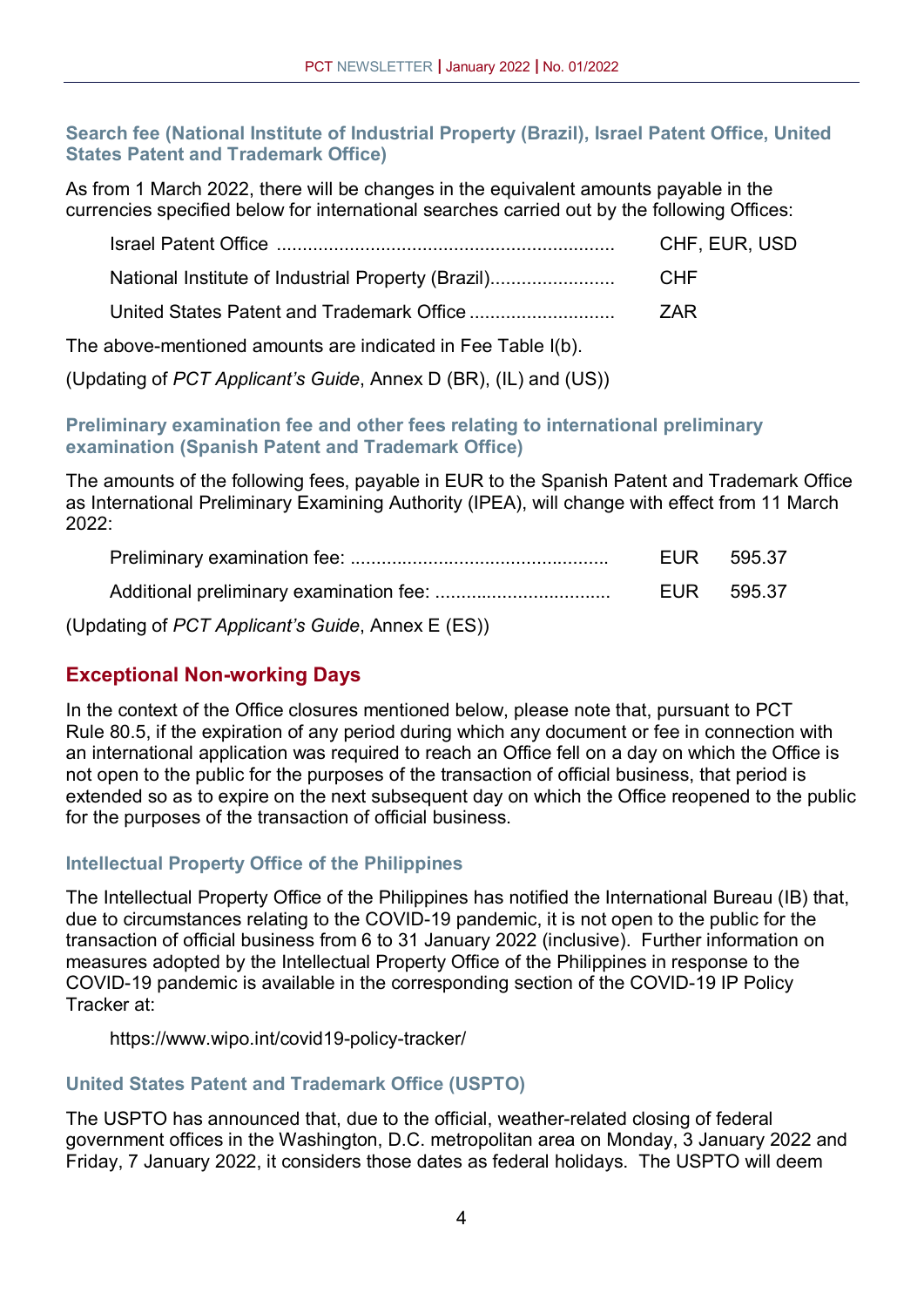actions or fees due on those days to be timely if taken or paid no later than 11:59 p.m. (Eastern Time) on the next business day that the USPTO was open.

For further information, please refer to:

https://www.uspto.gov/patents/laws/patent-related-notices/patent-related-notices-2022

This information updates the list of closed dates, as furnished to the IB by Offices, which is available at:

https://www.wipo.int/pct/dc/closeddates/

# **Upcoming Series of PCT Webinars**

The Schwegman Lundberg Woessner (SLW) Institute (part of the Minnesota-based law firm of the same name) is organizing a series of 15 consecutive training webinars on PCT procedure, docketing, filing and strategic use. The webinars will take place from 8 February to 18 March 2022, every other day of the week. Attendance is free of charge. The speaker for the series will be Carl Oppedahl, an experienced patent attorney (Oppedahl Patent Law Firm LLC) and PCT user. Carl is a highly appreciated lecturer, has been a featured presenter at many previous PCT seminars and serves as a WIPO PCT consultant.

"As one of the largest PCT filers in the US, Schwegman Lundberg & Woessner recognizes the importance of filing PCT applications correctly," says Bradley A. Forrest, Principal and Chairman of SLW. "This seminar continues our tradition of providing free webinars for clients and others interested in learning the details and benefits of filing PCT applications. Carl does a fantastic job and has great insights to share."

If you are interested in attending these webinars, please note that, as they are consecutive and cumulative, you will need to dedicate your time and energy to all 15 of them – the whole series will take fifteen and a half hours. Further details about the topics covered, the webinar schedule and the registration link are available at:

https://www.slwevents.com/2022-pct-training-seminar-schedule

We at WIPO would like to thank the SLW Institute, as well as speaker Carl Oppedahl, for providing this valuable opportunity to users of the PCT.

# **New/Updated PCT Resources**

# **PCT Applicant's Guide (English and French versions)**

The English and French versions of the "Introduction to the International Phase" of the *PCT Applicant's Guide*, which contains detailed information on the international phase of the PCT, were updated on 6 January 2022. The main changes reflect the fact that e-mail is now considered to be the default option for applicants to receive notifications from Offices that provide such a service. It is recalled that this change has also resulted in a modification of the following forms: the request form (PCT/RO/101), the supplementary search request form (PCT/IB/375) and the demand form (PCT/IPEA/401) (for further information, please refer to "Modified Forms" in *PCT Newsletter* No. 12/2021). Translations into Spanish and Russian are under preparation and will be published shortly.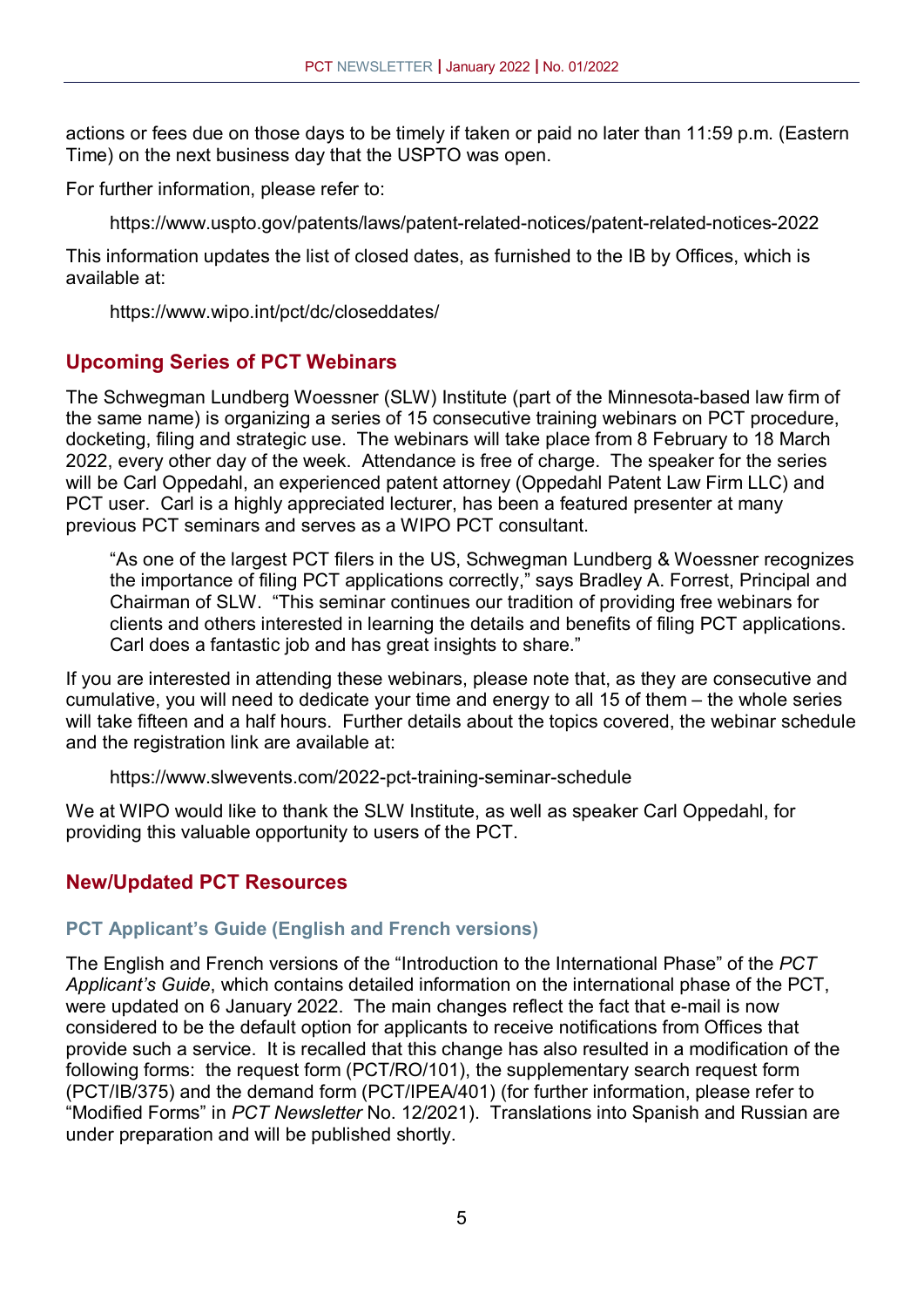The English and French versions are available at, respectively:

https://www.wipo.int/pct/en/guide/index.html

https://www.wipo.int/pct/fr/guide/index.html

# **Distance Learning Course: Introduction to the Patent Cooperation Treaty (January 2022 edition)**

The basic distance learning course on the PCT (DL101PCT) has been updated in all 10 PCT languages, and all language versions will be available by 24 January 2022. The course, which provides an introduction and general overview of the PCT System, is entirely self-study, with assessment questions to measure your understanding and progress. After successful completion of all the course modules, you can download a course certificate. If you are interested in taking the course, which is free of charge, simply register on the WIPO Academy page at:

https://welc.wipo.int/acc/index.jsf

#### **New webinar recordings**

### *Webinars in English*

Recordings of the following webinars in English (which took place on the dates indicated below):

- Update on Recent and Future Developments in the PCT System (10 December 2021);
- Everything you need to know about ePCT webinar series: What's New for Applicants in ePCT 4.9 (11 and 13 January 2022)

as well as the supporting documents, can now be accessed at:

https://www.wipo.int/pct/en/seminar/webinars/index.html

#### *Webinars in Japanese*

A recording of the following webinar in Japanese (which took place on the date indicated below):

– Exploring the PCT webinar series: Restoring the Priority Right (15 December 2021)

as well as the supporting document, can now be accessed at:

https://www.wipo.int/pct/ja/seminar/webinars/index.html

#### *Webinar in Korean*

A recording of the following webinar in Korean (which took place on the date indicated below):

– Exploring the PCT webinar series: Mastering priority claims in PCT applications (16 December 2021)

as well as the supporting document, can now be accessed at:

https://www.wipo.int/pct/ko/seminar/webinars/index.html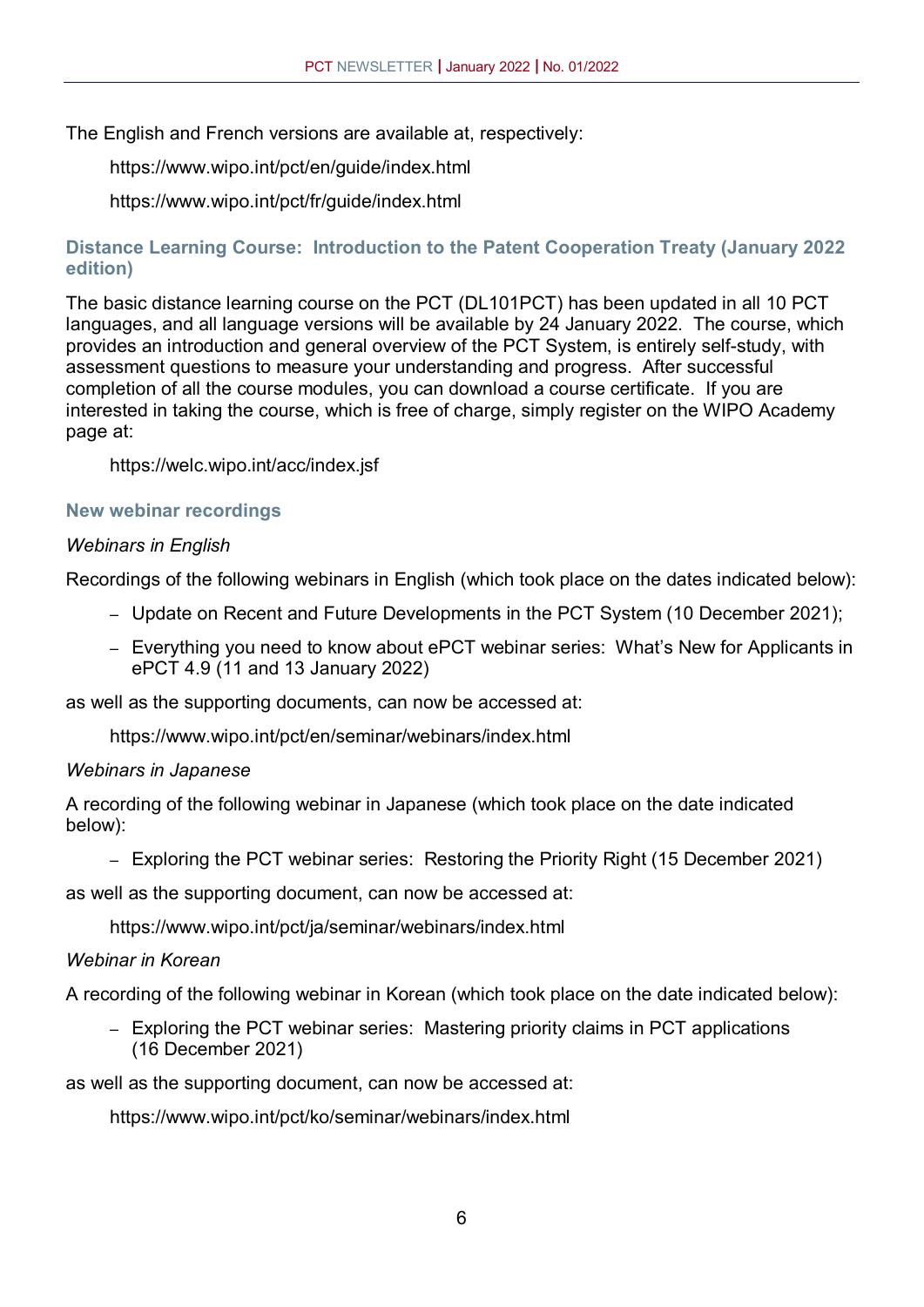# **WIPO Fee Transfer Service**

It is recalled that, since 1 July 2020, any receiving Office, International Searching Authority, Authority specified for supplementary international search or International Preliminary Examining Authority may participate in the WIPO Fee Transfer Service as a "participating Office", in which PCT fees are transferred from one Office (the "collecting Office") to another (the "beneficiary Office") via the International Bureau (IB). For further information, please refer to PCT/WG/12/20 at: https://www.wipo.int/meetings/en/doc\_details.jsp?doc\_id=436911.

The IB has published a list of the PCT fee transfers that are part of the WIPO Fee Transfer Service for each participating Office as of 31 December 2021. The list is available in the *Official Notices (PCT Gazette)* dated 13 January 2022 (from page 6) at:

https://www.wipo.int/pct/en/official\_notices/index.html

# **PATENTSCOPE News**

#### **Milestone celebration: over 100 million patent documents in PATENTSCOPE**

PATENTSCOPE now gives access to over 100 million searchable inventions, which include all published PCT applications and 73 national and regional patent collections of participating IP offices. Additional national/regional collections will be added in 2022.

It is recalled that, in PATENTSCOPE, patent publications are aggregated for search and display: for each jurisdiction, patent republications sharing the same filing number are not counted separately from their first publication. As a result, the 100 million inventions milestone actually corresponds to around 125 million patent publications. Detailed information on the current coverage is available at:

https://patentscope.wipo.int/search/en/help/data\_coverage.jsf

# **World Intellectual Property Day, 26 April 2022**

#### **IP and Youth: Innovating for a Better Future**

Every April 26, we celebrate World Intellectual Property Day to raise awareness and understanding about the role that intellectual property (IP) rights play in encouraging innovation and creativity. The theme of the 2022 World Intellectual Property Day campaign is "IP and Youth: Innovating for a Better Future" in recognition of the huge potential of young people to drive change and step up to innovation challenges.

Across the globe, young people are using their energy and ingenuity, and their curiosity and creativity to steer a course towards a brighter, more sustainable future. This year's campaign is an opportunity to find out more about how these remarkable young inventors, creators and entrepreneurs are driving positive change, and for them to learn more about how they can use IP rights to achieve their goals, generate income, create jobs, tackle local and global challenges and support community and national development.

For more information, including information on how to nominate young innovators near you for the World IP Day Youth Gallery, please visit the WIPO website at:

https://www.wipo.int/ip-outreach/en/ipday/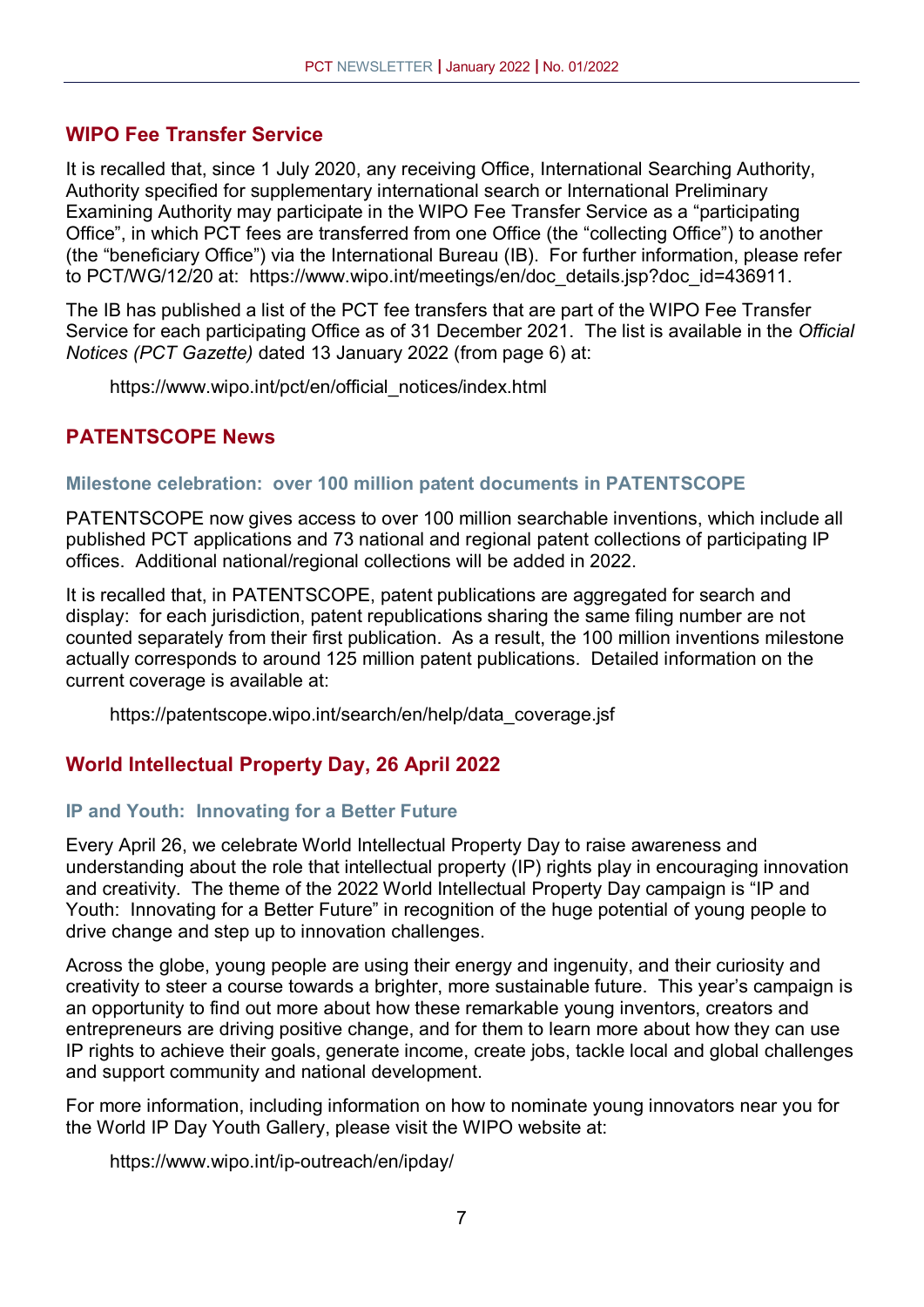# **Warning About Requests for Payment of Fees**

# **New invitation**

Further to the many warnings that have been published in the *PCT Newsletter* about invitations to PCT applicants and agents to pay fees that do not come from the International Bureau of WIPO (IB) and are unrelated to the processing of international applications under the PCT, a new invitation has been identified originating from "EIPS – European Intellectual Property Services". To view an example of the invitation, as well as the many other examples that have been brought to the attention of WIPO by PCT users, and for further information on such requests in general, please refer to:

https://www.wipo.int/pct/en/warning/pct\_warning.html

PCT applicants and agents should note that it is the IB alone which publishes all PCT applications promptly after the expiration of 18 months from the priority date (PCT Article 21(2)(a)); there is no separate fee for such international publication, and the legal effects of international publication are set out in PCT Article 29.

If they have not already done so, PCT applicants and agents are advised to bring this information to the attention of the people responsible for handling payments of fees within their organizations, as well as to the attention of inventors who might also receive such requests. In case of doubt in relation to any such invitation, please do not hesitate to contact the IB at:

| E-mail:    | pct.legal@wipo.int   |
|------------|----------------------|
| Telephone: | $(+41-22)$ 338 83 38 |

We also encourage PCT applicants, agents or inventors (PCT users) to take action with their governments or consumer protection associations. A suggested text for making complaints and a list of "Government authorities/consumer protection associations receiving complaints" are available at the above-mentioned web page.

# **Practical Advice**

**Filing an international application where the applicant for the earlier application is not the same as the applicant for the international application.**

*Q: I am going to file an international application on behalf of a corporate applicant (Company B). The earlier application, the priority of which is going to be claimed in the international application, was filed by a different company (Company A), and later assigned to Company B. Should I take any action to explain why the applicant in the earlier application is not the same as the applicant in the international application?*

A: Upon entry into the national (or regional) phase, many designated (or elected) Offices require proof of the applicant's entitlement to claim priority of an earlier application, where the applicant of the international application is not the same applicant as for the earlier application, or where the applicant's name has changed since the date on which the earlier application was filed. Such a requirement is permitted in accordance with PCT Rule 51*bis*.1(a)(iii). You can find out which Offices require such proof by consulting the Summary pages of the corresponding National Chapters of the *PCT Applicant's Guide* (https://www.wipo.int/pct/en/guide/index.html). The *PCT Applicant's Guide* also contains information on any other requirements listed under PCT Rule 51*bis*.1(a), for example, the United States Patent and Trademark Office as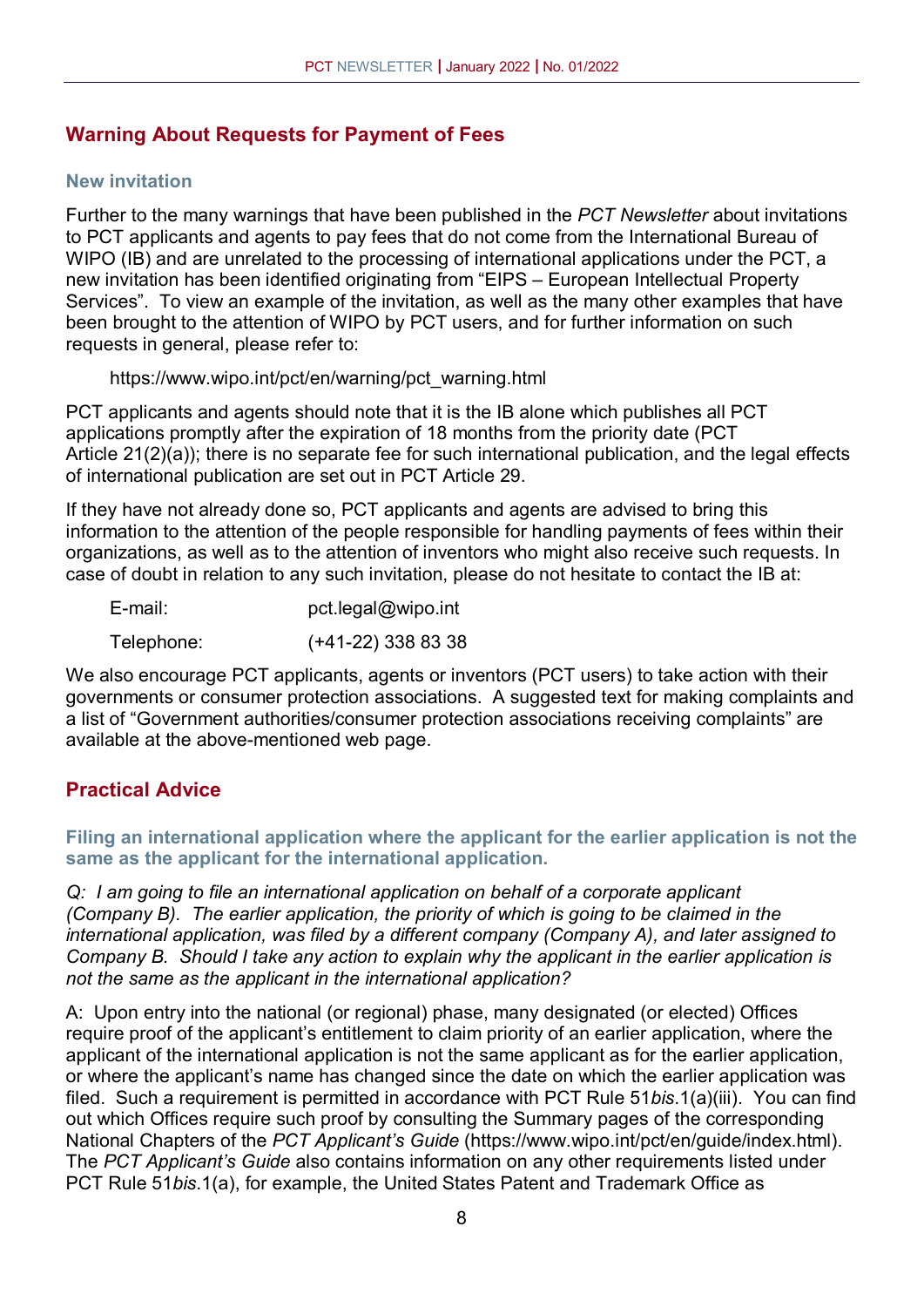designated (or elected) Office requires an oath or declaration of the inventor, as permitted under PCT Rule 51*bis*.1(a)(iv).

Although you are entitled to submit such proof of entitlement or other required documents upon entry into the national phase, the PCT provides for submission of a declaration (one for each requirement) already during the international phase which would be valid for all designated Offices, and in particular for those requiring proof under PCT Rule 51*bis*.1(a)(iii), thus simplifying the procedure for you in the national phase.

In the case that you mention above, where the applicant named in the international application is not the same as the applicant named in the earlier application, you can submit, in accordance with PCT Rule 4.17(iii), a "Declaration as to the applicant's entitlement, as at the international filing date, to claim priority of the earlier application, as referred to in PCT Rule 51*bis*.1(a)(iii)", provided that the assignment from Company A to Company B took place before the filing of the international application.

The declaration under PCT Rule 4.17(iii) (as well as the other declarations under PCT Rule 4.17) is contained in the request form, and complies with the standardized wording as provided for in Section 213 of the Administrative Instructions under the PCT (https://www.wipo.int/pct/en/texts/ai/s213.html). The declaration can be submitted at the time of filing the international application, or after filing, provided that it is received before the expiration of the time limit under PCT Rule 26*ter*.1, that is, 16 months from the priority date. However, note that any declaration received by the International Bureau (IB) after the expiration of that time limit will be considered to have been received on the last day of the time limit if it reaches the IB before the technical preparations for international publication have been completed.

Declarations that are submitted at the time of filing are sent to the receiving Office and form part of the request form. However, in the case of later-filed declarations, which should be accompanied by a letter explaining the addition of the declaration, it is recommended to send them to the IB, especially if the time limit under PCT Rule 26*ter*.1 is going to expire soon. All declarations that are received by the IB before completion of technical preparations for publication will be published on PATENTSCOPE. Please note that if you submit any declarations under PCT Rule 4.17 after the expiration of the time limit under PCT Rule 26*ter*.1, you will be notified that the time limit has expired and that you need to submit the declarations to each designated Office concerned.

Wherever possible, you should prepare and submit declarations using ePCT. If your receiving Office accepts international applications filed using ePCT, you can do this when filing the international application using ePCT. If your receiving Office does not accept international applications filed using ePCT, you can file the application in your usual way and then use the corresponding ePCT "Action" for preparing and submitting the declarations to the IB, provided that you have established eOwner or eEditor access rights to the international application in ePCT. By using ePCT, the standardized wording of the declaration concerned is automatically generated in the correct language, and any relevant bibliographic data available in ePCT will be automatically included in the declaration without any need for retyping. Although less practical than using the integrated ePCT Action, if you do not have access rights to the international application in ePCT, declarations can also be prepared outside the system and uploaded in PDF format to the IB using the document upload function in ePCT, which does not require access rights. For further information on using the ePCT Action for declarations, and, in particular, the electronic signing of declarations of inventorship using the external signature function in ePCT, please refer to the Practical Advice in *PCT Newsletter* No. 10/2019 at: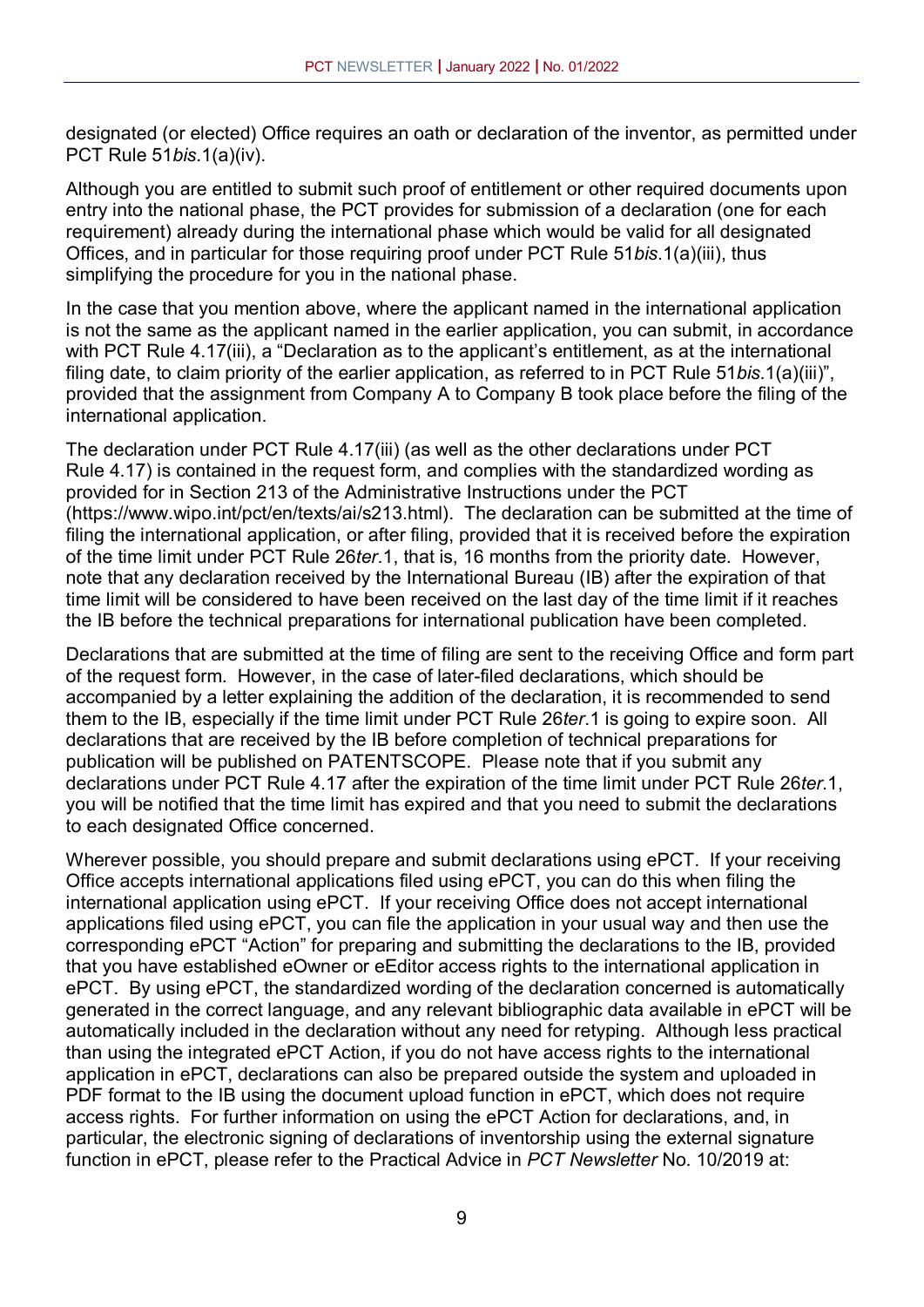https://www.wipo.int/edocs/pctndocs/en/2019/pct\_news\_2019\_10.pdf

Instructions on the use of the ePCT Action are also available at:

https://www.wipo.int/pct/en/epct/learnmore.html?N=843

For further assistance, please contact our customer helpdesk at: pct.eservices@wipo.int

Please note that, in view of the fact that any declarations submitted at the time of filing form part of the request form (PCT/RO/101), the declaration(s) would be included in the page count of the international application. This means that, if your application already contains at least 30 sheets, you would have to pay an additional fee for each page added. However, if you submit any declarations after filing the international application, you would not be required to pay any additional fees.

Provided that your declaration has been submitted within the applicable time limit, you should be required by a designated Office to submit further documents or evidence in relation to the entitlement to claim priority of the earlier application only if that Office reasonably doubts the veracity of the declaration (PCT Rule 51*bis*.2(iii)). For further information on the requirement of designated Offices to accept declarations under PCT Rule 4.17, please refer to the Practical Advice in *PCT Newsletter* No. 02/2014 at:

https://www.wipo.int/edocs/pctndocs/en/2014/pct\_news\_2014\_2.pdf

If the circumstances of a particular case are such that the standardized wording is not applicable, you should not attempt to make use of the declarations provided for in PCT Rule 4.17, but rather comply with the relevant national requirements upon entry into the national phase.

Please note that the declarations under PCT Rule 4.17(ii) to (iv) relate only to the situation on the international filing date, and cannot be used to notify changes concerning the inventor or applicant which occur after that date − the procedures under PCT Rule 92*bis* should be used in such cases.

Please also keep in mind that some designated or elected Offices, such as the European Patent Office, may require that the substantive transfer of the priority right from the applicant of the earlier application to the applicant of the international application has taken place before the filing date of the international application (see National Chapters of the *PCT Applicant's Guide*).

You may find it useful to view the recording of a webinar about submitting PCT declarations that took place on 24 June 2021. It is available, together with the accompanying PDF presentation, at:

https://www.wipo.int/pct/en/seminar/webinars/index.html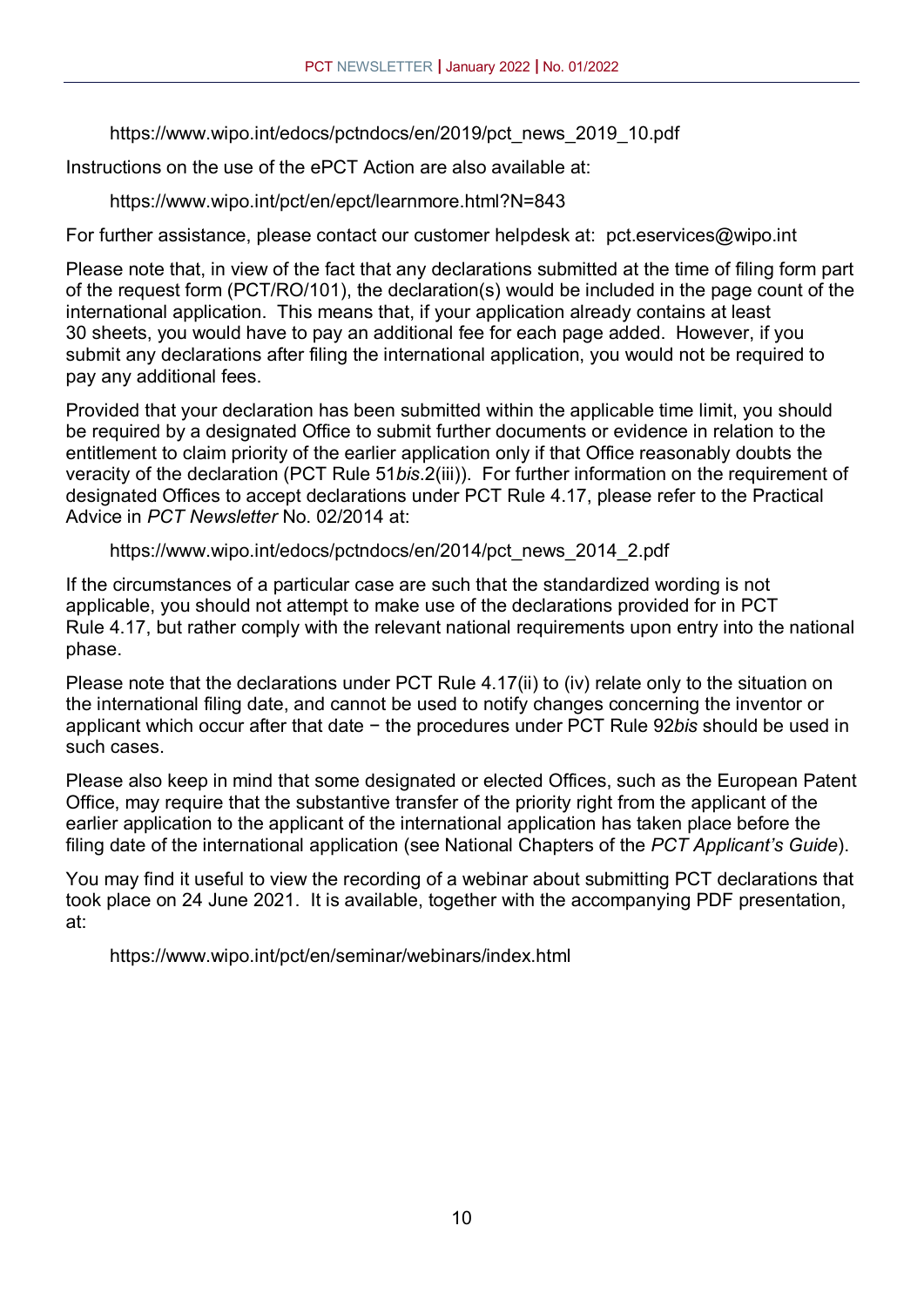| <b>PCT Seminar Calendar</b><br>(https://www.wipo.int/pct/en/seminar/seminar.pdf)<br>(situation on 20 January 2022) |                           |                                                                                                                             |                                                                                                                                                                                           |
|--------------------------------------------------------------------------------------------------------------------|---------------------------|-----------------------------------------------------------------------------------------------------------------------------|-------------------------------------------------------------------------------------------------------------------------------------------------------------------------------------------|
| Dates and<br><b>location</b>                                                                                       | Language<br>οf<br>seminar | Nature of seminar;<br><b>WIPO speakers</b><br>(and others where known)                                                      | Organizer and<br>contact details                                                                                                                                                          |
| 18 – 20 May 2022<br>Stockholm (SE)                                                                                 | English                   | Advanced PCT Seminar<br>WIPO speakers: to be announced                                                                      | IP-Akademin, Trona Patentrådgivning AB<br>(Mr. Adrian Farhadi)<br>E-mail: info@ipakademin.se<br>Internet: www.ipakademin.se                                                               |
| 9 – 10 June 2022<br>(Online seminar)                                                                               | English                   | PCT seminar within the framework of<br>the basic training course in European<br>patent law<br>WIPO speaker: to be announced | Centre d'études internationales de la<br>propriété intellectuelle (CEIPI)<br>(Mr. Pablo Calvo Ramón and Ms. Ruth<br>Sánchez Sánchez)<br>E-mail: pcalvo@abg-ip.com;<br>rss.edu@elzaburu.es |

| <b>PCT Webinars</b><br>(https://www.wipo.int/pct/en/seminar/webinars/index.html) |                           |                                                                                                                                        |                                                                                                                                                                        |  |
|----------------------------------------------------------------------------------|---------------------------|----------------------------------------------------------------------------------------------------------------------------------------|------------------------------------------------------------------------------------------------------------------------------------------------------------------------|--|
| Date and time                                                                    | Language<br>Οl<br>webinar | Nature of webinar;<br><b>WIPO speakers</b>                                                                                             | <b>Registration</b>                                                                                                                                                    |  |
| <b>25 January 2022</b><br>$10:00 - 11:00$ (CET)                                  | French                    | "Exploring the PCT" webinar series:<br>Mastering priority claims in PCT<br>applications<br>WIPO speakers: Ms. Schumm and<br>Ms. Gateau | Further information:<br>https://www.wipo.int/pct/fr/news/2022/new<br>s 0001.html<br>Registration:<br>https://register.gotowebinar.com/register/5<br>259631939604564748 |  |

| <b>PCT Events Without WIPO speakers<sup>1</sup></b>                          |                      |                                                                                                                                                                                                         |                                                                                                                          |  |
|------------------------------------------------------------------------------|----------------------|---------------------------------------------------------------------------------------------------------------------------------------------------------------------------------------------------------|--------------------------------------------------------------------------------------------------------------------------|--|
| Dates and<br><b>location</b>                                                 | Language<br>of event | Nature of seminar;<br><b>Speakers</b>                                                                                                                                                                   | Organizer and<br>registration                                                                                            |  |
| 8 February 2022<br>$19:00 - 20:30$ (CET)<br>$(12:00 - 13:30$ US CT<br>time)  | English              | 2022 Virtual PCT Training Seminar<br>Session 1:<br>What is PCT? Why We Care?<br>Paris Path Versus PCT<br>Speaker: Mr. Carl Oppedahl<br>(Oppedahl Patent Law Firm LLC)                                   | <b>SLW Institute</b><br>Further information and registration:<br>https://www.slwevents.com/2022-pct-<br>training-seminar |  |
| 10 February 2022<br>$19:00 - 20:00$ (CET)<br>$(12:00 - 13:00$ US CT<br>time) | English              | 2022 Virtual PCT Training Seminar<br>Session 2:<br>Planning for PCT and Paris,<br>Article 4 of Paris, SAOSIT, Making<br>Use of WIPO DAS<br>Speaker: Mr. Carl Oppedahl<br>(Oppedahl Patent Law Firm LLC) | <b>SLW Institute</b><br>Further information and registration:<br>https://www.slwevents.com/2022-pct-<br>training-seminar |  |
| 14 February 2022<br>19:00 - 20:00 (CET)<br>$(12:00 - 13:00$ US CT<br>time)   | English              | 2022 Virtual PCT Training Seminar<br>Session 3:<br>Selecting a Receiving Office,<br>RO/US Versus RO/IB<br>Speaker: Mr. Carl Oppedahl<br>(Oppedahl Patent Law Firm LLC)                                  | <b>SLW Institute</b><br>Further information and registration:<br>https://www.slwevents.com/2022-pct-<br>training-seminar |  |

 $1$  Views and opinions of speakers at these events do not necessarily represent the views of WIPO.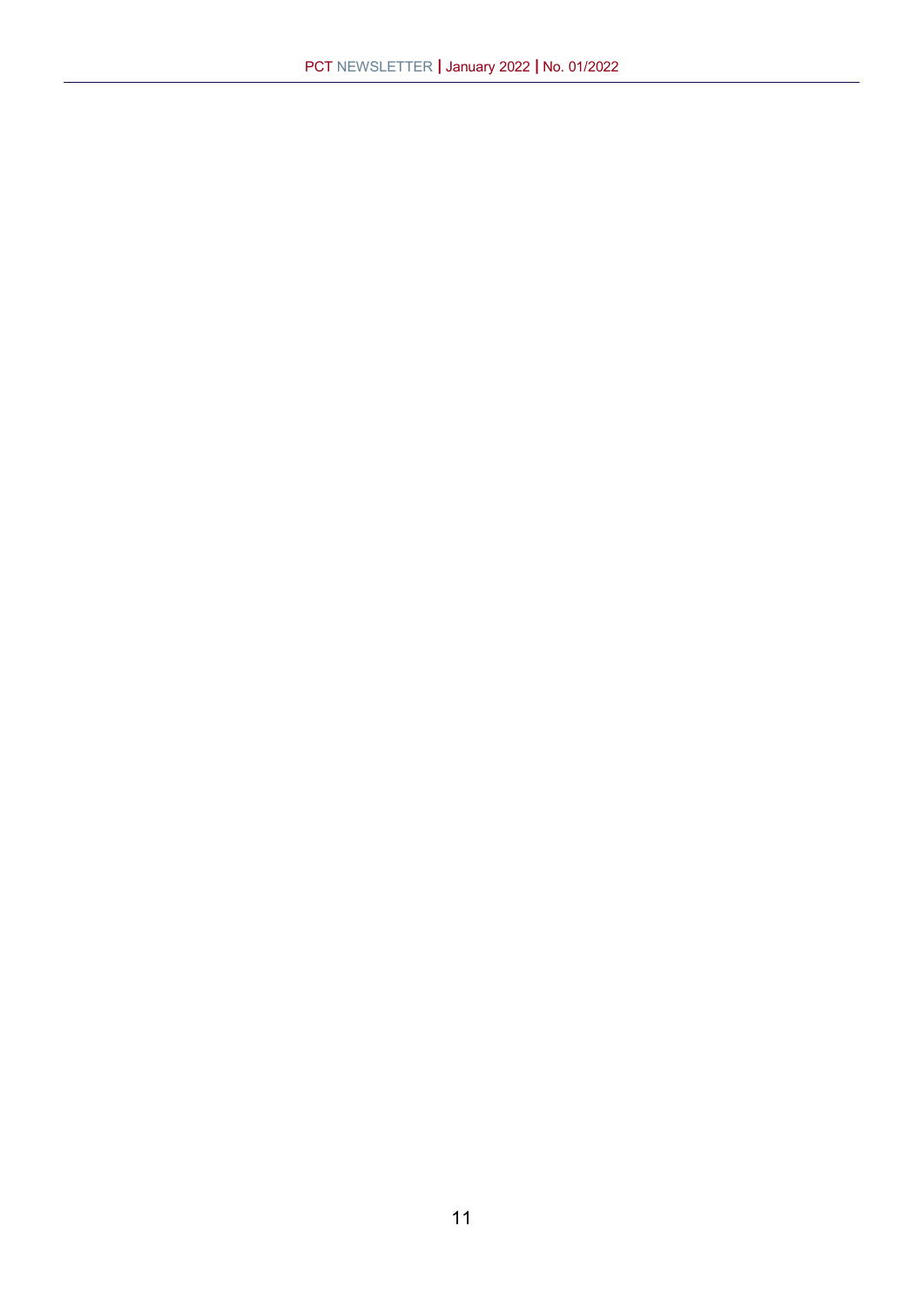| PCT Events Without WIPO speakers <sup>2</sup> [continued]                    |                      |                                                                                                                                                                                                                                                                                          |                                                                                                                          |  |
|------------------------------------------------------------------------------|----------------------|------------------------------------------------------------------------------------------------------------------------------------------------------------------------------------------------------------------------------------------------------------------------------------------|--------------------------------------------------------------------------------------------------------------------------|--|
| Dates and<br>location                                                        | Language<br>of event | Nature of seminar;<br><b>Speakers</b>                                                                                                                                                                                                                                                    | <b>Organizer and</b><br>registration                                                                                     |  |
| 16 February 2022<br>$19:00 - 20:00$ (CET)<br>$(12:00 - 13:00$ US CT<br>time) | English              | 2022 Virtual PCT Training Seminar<br><b>Session 4:</b><br>Selecting an International<br>Searching Authority<br>Speaker: Mr. Carl Oppedahl<br>(Oppedahl Patent Law Firm LLC)                                                                                                              | <b>SLW Institute</b><br>Further information and registration:<br>https://www.slwevents.com/2022-pct-<br>training-seminar |  |
| 18 February 2022<br>$19:00 - 20:00$ (CET)<br>$(12:00 - 13:00$ US CT<br>time) | English              | 2022 Virtual PCT Training Seminar<br><b>Session 5:</b><br>Preparing a PCT Request-<br>Making Use of ePCT and Getting<br>Benefit of Validations, Avoiding<br>Malpractice on Priority Claim<br>Mistakes<br>Speaker: Mr. Carl Oppedahl<br>(Oppedahl Patent Law Firm LLC)                    | <b>SLW Institute</b><br>Further information and registration:<br>https://www.slwevents.com/2022-pct-<br>training-seminar |  |
| 22 February 2022<br>$19:00 - 20:00$ (CET)<br>$(12:00 - 13:00$ US CT<br>time) | English              | 2022 Virtual PCT Training Seminar<br><b>Session 6:</b><br>Using Workplace Collaboration<br>Features of ePCT as You Lead up<br>to the PCT Filing, Shared Address<br>Book, External Signatures,<br><b>Document Reviews</b><br>Speaker: Mr. Carl Oppedahl<br>(Oppedahl Patent Law Firm LLC) | <b>SLW Institute</b><br>Further information and registration:<br>https://www.slwevents.com/2022-pct-<br>training-seminar |  |
| 24 February 2022<br>$19:00 - 20:00$ (CET)<br>$(12:00 - 13:00$ US CT<br>time) | English              | 2022 Virtual PCT Training Seminar<br><b>Session 7:</b><br>E-Filing of the PCT Application and<br>Docketing of PCT Thereafter<br>Speaker: Mr. Carl Oppedahl<br>(Oppedahl Patent Law Firm LLC)                                                                                             | <b>SLW Institute</b><br>Further information and registration:<br>https://www.slwevents.com/2022-pct-<br>training-seminar |  |
| 28 February 2022<br>$19:00 - 20:00$ (CET)<br>$(12:00 - 13:00$ US CT<br>time) | English              | 2022 Virtual PCT Training Seminar<br><b>Session 8:</b><br>What to Do When the International<br>Search Report and Written Opinion<br>Arrive, Do You File a Demand?<br>Speaker: Mr. Carl Oppedahl<br>(Oppedahl Patent Law Firm LLC)                                                        | <b>SLW Institute</b><br>Further information and registration:<br>https://www.slwevents.com/2022-pct-<br>training-seminar |  |
| 2 March 2022<br>$19:00 - 20:00$ (CET)<br>$(12:00 - 13:00$ US CT<br>time)     | English              | 2022 Virtual PCT Training Seminar<br><b>Session 9:</b><br>Using ePCT for "Actions" Such as<br>92bis Requests, Communicating<br>with ISAs<br>Speaker: Mr. Carl Oppedahl<br>(Oppedahl Patent Law Firm LLC)                                                                                 | <b>SLW Institute</b><br>Further information and registration:<br>https://www.slwevents.com/2022-pct-<br>training-seminar |  |
| 4 March 2022<br>$19:00 - 20:00$ (CET)<br>$(12:00 - 13:00$ US CT<br>time)     | English              | 2022 Virtual PCT Training Seminar<br>Session 10:<br>Mechanics of Filing a Demand,<br>Steps Before and After Filing the<br>Demand<br>Speaker: Mr. Carl Oppedahl<br>(Oppedahl Patent Law Firm LLC)                                                                                         | <b>SLW Institute</b><br>Further information and registration:<br>https://www.slwevents.com/2022-pct-<br>training-seminar |  |

*[continued on next page]*

<sup>2</sup> See footnote 1.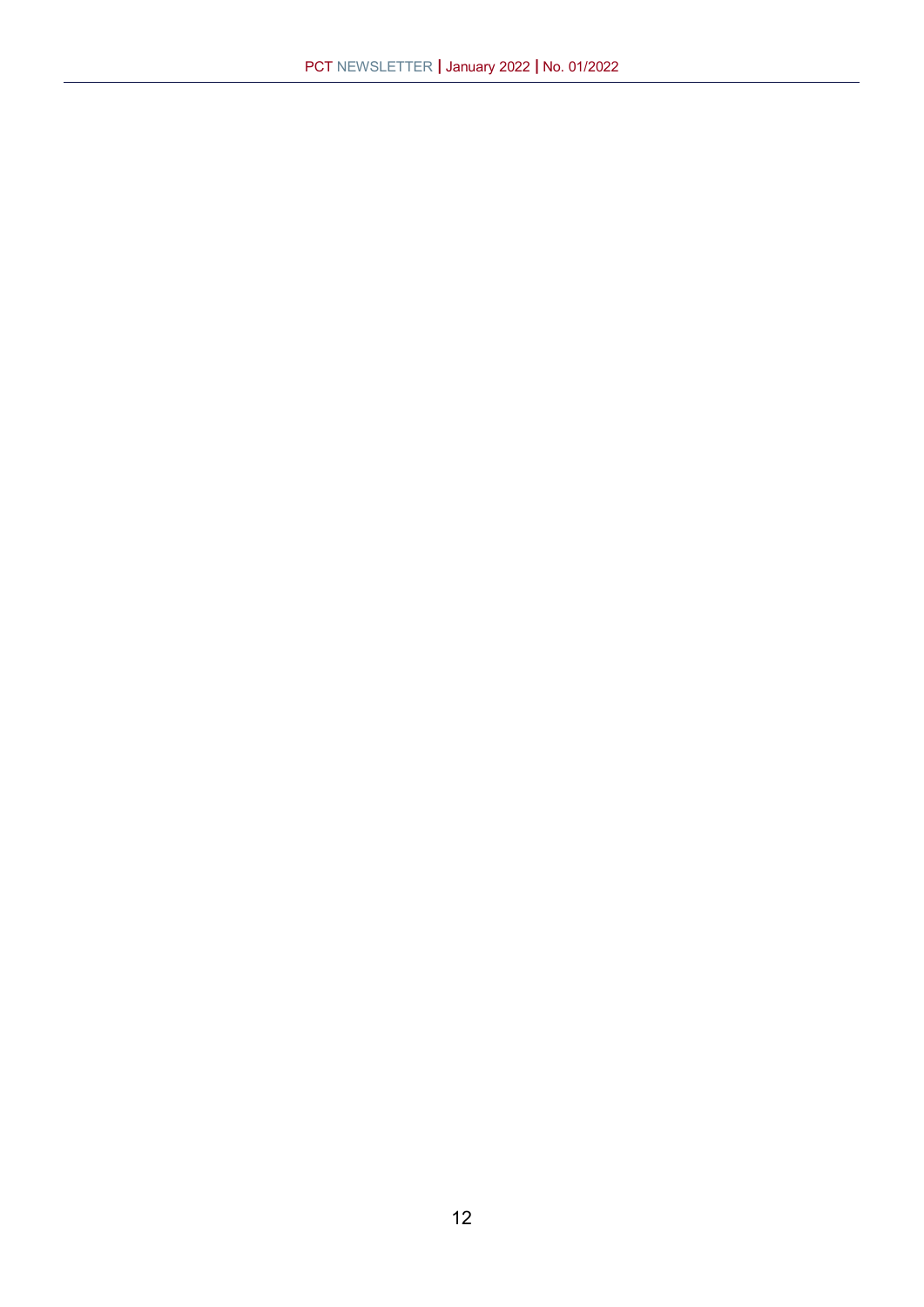| PCT Events Without WIPO speakers <sup>3</sup> [continued]                  |                      |                                                                                                                                                                                             |                                                                                                                          |  |
|----------------------------------------------------------------------------|----------------------|---------------------------------------------------------------------------------------------------------------------------------------------------------------------------------------------|--------------------------------------------------------------------------------------------------------------------------|--|
| Dates and<br>location                                                      | Language<br>of event | Nature of seminar;<br><b>Speakers</b>                                                                                                                                                       | <b>Organizer and</b><br>registration                                                                                     |  |
| 8 March 2022<br>$19:00 - 20:00$ (CET)<br>$(12:00 - 13:00$ US CT<br>time)   | English              | 2022 Virtual PCT Training Seminar<br>Session 11:<br>Understanding and Using the Five<br>Kinds of PCT Declarations<br>Speaker: Mr. Carl Oppedahl<br>(Oppedahl Patent Law Firm LLC)           | <b>SLW Institute</b><br>Further information and registration:<br>https://www.slwevents.com/2022-pct-<br>training-seminar |  |
| 10 March 2022<br>$19:00 - 20:00$ (CET)<br>$(12:00 - 13:00$ US CT<br>time)  | English              | 2022 Virtual PCT Training Seminar<br><b>Session 12:</b><br>National Phase Entry Generally -<br>Tips for Some Offices<br>Speaker: Mr. Carl Oppedahl<br>(Oppedahl Patent Law Firm LLC)        | <b>SLW Institute</b><br>Further information and registration:<br>https://www.slwevents.com/2022-pct-<br>training-seminar |  |
| 14 March 2022<br>$18:00 - 19:00(CET)$<br>(12:00 - 13:00 US CDT<br>time)    | English              | 2022 Virtual PCT Training Seminar<br>Session 13:<br>Choosing between US National-<br>Phase Entry and Bypass<br>Continuation<br>Speaker: Mr. Carl Oppedahl<br>(Oppedahl Patent Law Firm LLC) | <b>SLW Institute</b><br>Further information and registration:<br>https://www.slwevents.com/2022-pct-<br>training-seminar |  |
| 16 March 2022<br>$18:00 - 19:00$ (CET)<br>$(12:00 - 13:00$ US CDT<br>time) | English              | 2022 Virtual PCT Training Seminar<br><b>Session 14:</b><br>Best Practices and Procedure for<br>US National-Phase Entry<br>Speaker: Mr. Carl Oppedahl<br>(Oppedahl Patent Law Firm LLC)      | <b>SLW Institute</b><br>Further information and registration:<br>https://www.slwevents.com/2022-pct-<br>training-seminar |  |
| 18 March 2022<br>18:00 - 19:00 (CET)<br>(12:00 - 13:00 US CDT<br>time)     | English              | 2022 Virtual PCT Training Seminar<br>Session 15:<br>Making Use of PCT-PPH, and<br>Comparison with Track I and AE<br>Speaker: Mr. Carl Oppedahl<br>(Oppedahl Patent Law Firm LLC)            | <b>SLW Institute</b><br>Further information and registration:<br>https://www.slwevents.com/2022-pct-<br>training-seminar |  |

#### **Other IP events**

#### **Special Edition 2022: Inventions Geneva Evaluation Days** – **Virtual Event March 2022**

In order to continue to provide a platform for inventors and global innovation during the ongoing COVID-19 pandemic, the organizers of the International Exhibition of Inventions have decided to host a special virtual-only edition in 2022. It will offer the possibility for inventors from all over the world to participate in the competition by presenting their invention via a 3-minute video that will be judged by a panel of professional judges. Further information is available at:

www.inventions-geneva.ch/en/home/

#### **World IP Day, 26 April 2022**

In view of the on-going COVID-related constraints, World IP Day 2022 is being promoted as a hybrid campaign. Further information is available at:

www.wipo.int/ip-outreach/en/ipday/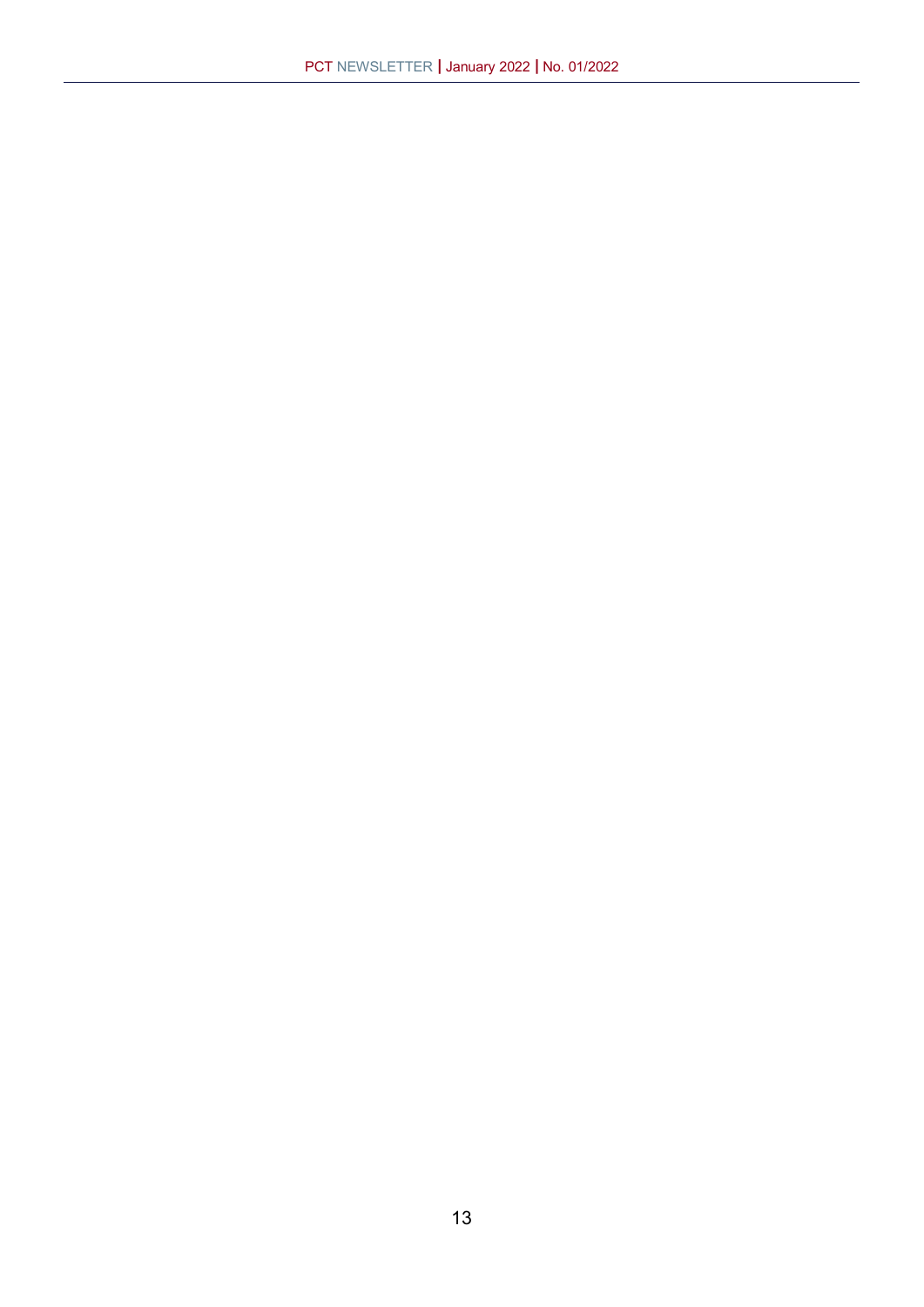#### **PCT Fee Tables**

#### **(amounts on 1 January 2022, unless otherwise indicated)**

The following Tables show the amounts and currencies of the main PCT fees which are payable to the receiving Offices (ROs) and the International Preliminary Examining Authorities (IPEAs) during the international phase under Chapter I (Tables I(a) and I(b)) and under Chapter II (Table II). Fees which are payable only in particular circumstances are not shown; nor are details of certain reductions and refunds which may be available; such information can be found in the *PCT Applicant's Guide,* Annexes C, D and E. Note that all amounts are subject to change due to variations in the fees themselves or fluctuations in exchange rates. The international filing fee may be reduced by CHF 100, 200 or 300 where the international application, or part of the international application, is filed in electronic form, as prescribed under Item 4(a), (b) and (c) of the Schedule of Fees (annexed to the Regulations under the PCT) and the *PCT Applicant's Guide*, paragraph 5.189. A 90% reduction in the international filing fee (including the fee per sheet over 30), the supplementary search handling fee and the handling fee, as well as an exemption from the transmittal fee payable to the International Bureau as receiving Office, is also available to applicants from certain States—refer to footnotes 2 and 14. (Note that if the CHF 100, 200 or 300 reduction, as the case may be, and the 90% reduction are applicable, the 90% reduction is calculated *after* the CHF 100, 200 or 300 reduction.) The footnotes to the Fee Tables follow Table II.

#### *Key to abbreviations used in fee tables:*

| eq          | equivalent of $-$          | <b>BND</b> | Brunei dollar     | HRK        | Croatian kuna      |            | MWK Malawian kwacha | TJS        | Tajik somoni          |
|-------------|----------------------------|------------|-------------------|------------|--------------------|------------|---------------------|------------|-----------------------|
| IA          | international application  | <b>BRL</b> | Brazilian real    | HUF        | Hungarian forint   | MYR.       | Malaysian ringgit   | <b>TND</b> | Tunisian dinar        |
| <b>IPEA</b> | International Preliminary  | <b>BYN</b> | Belarusian rouble | IDR        | Indonesian rupiah  | <b>NOK</b> | Norwegian krone     | <b>TRY</b> | Turkish lira          |
|             | <b>Examining Authority</b> | <b>BZD</b> | Belize dollar     | <b>ILS</b> | New Israeli shegel | <b>NZD</b> | New Zealand dollar  | TTD        | Trinidad and Tobago   |
| <b>ISA</b>  | International Searching    | CAD        | Canadian dollar   | INR        | Indian rupee       | <b>OMR</b> | Omani rial          |            | dollar                |
|             | Authority                  | <b>CHF</b> | Swiss franc       | <b>IRR</b> | Iranian rial       | <b>PEN</b> | Nuevo sol           | <b>UAH</b> | Ukrainian hryvnia     |
| <b>ISR</b>  | international search       | <b>CLP</b> | Chilean peso      | <b>ISK</b> | Icelandic krona    | <b>PGK</b> | Kina                | <b>UGX</b> | Uganda shilling       |
|             | report                     | <b>CNY</b> | Yuan renminbi     | JOD        | Jordanian dinar    | PHP        | Philippine peso     | <b>USD</b> | US dollar             |
| RO.         | receiving Office           | COP        | Colombian peso    | JPY        | Japanese yen       | <b>PLN</b> | Polish zloty        | <b>UZS</b> | Uzbek sum             |
|             |                            | <b>CUP</b> | Cuban peso        | KES        | Kenyan shilling    | QAR        | Qatari riyal        | VND        | Vietnamese dong       |
| Currencies: |                            | CZK        | Czech koruna      | <b>KHR</b> | Cambodian riel     | <b>RON</b> | New leu             | <b>XAF</b> | CFA franc BEAC        |
| ALL.        | Albanian lek               | DJF        | Djibouti franc    | <b>KPW</b> | Won (KP)           | <b>RSD</b> | Serbian dinar       | <b>XCD</b> | East Caribbean dollar |
| AMD         | Armenian dram              | <b>DKK</b> | Danish krone      | <b>KRW</b> | Won (KR)           | <b>RUB</b> | Russian rouble      | ZAR        | South African rand    |
| AUD.        | Australian dollar          | DZD        | Algerian dinar    | <b>KZT</b> | Kazakh tenge       | <b>SAT</b> | Samoan tala         | ZWD        | Zimbabwe dollar       |
| AZN         | Azerbaijani manat          | <b>EGP</b> | Eqyptian pound    | LSL        | Lesotho loti       | <b>SDG</b> | Sudanese pound      |            |                       |
| <b>BAM</b>  | Convertible mark           | <b>EUR</b> | Euro              | LYD.       | Libyan dinar       | <b>SEK</b> | Swedish krona       |            |                       |
| <b>BGN</b>  | Bulgarian lev              | <b>GBP</b> | Pound sterling    | <b>MAD</b> | Moroccan dirham    | SGD        | Singapore dollar    |            |                       |
| <b>BHD</b>  | Bahraini dinar             | <b>GHS</b> | Ghanaian cedi     | <b>MKD</b> | Macedonian denar   | THB        | Baht                |            |                       |

#### **Table I(a) — Transmittal and international filing fees**

|           | $\alpha$ i abie i(a) — Transmittai and miernational ming rees<br>(amounts on 1 January 2022, unless otherwise indicated) |            |            |                                           |                                        |                            |                                                              |                          |                                |  |
|-----------|--------------------------------------------------------------------------------------------------------------------------|------------|------------|-------------------------------------------|----------------------------------------|----------------------------|--------------------------------------------------------------|--------------------------|--------------------------------|--|
| <b>RO</b> | Transmittal fee <sup>1</sup>                                                                                             |            |            | <b>International</b><br>filing fee $1, 2$ | Fee per<br>sheet                       |                            | E-filing reductions according to<br><b>Schedule of Fees:</b> |                          | <b>Competent</b><br>$ISA(s)^4$ |  |
|           |                                                                                                                          |            |            | (CHF 1,330)                               | over 30 <sup>1, 2, 3</sup><br>(CHF 15) | Item $4(a)^5$<br>(CHF 100) | Item $4(b)^6$ Item $4(c)^7$<br>(CHF 200) (CHF 300)           |                          |                                |  |
| <b>AL</b> | <b>ALL</b>                                                                                                               | 9,000      | <b>CHF</b> | 1,330                                     | 15                                     | $\overline{\phantom{0}}$   | $\overline{\phantom{0}}$                                     | -                        | EP                             |  |
| AM        | <b>AMD</b>                                                                                                               | 32,000     | <b>USD</b> | 1,437                                     | 16                                     | $\overline{\phantom{0}}$   |                                                              | $\qquad \qquad -$        | EP RU                          |  |
| <b>AP</b> | <b>USD</b>                                                                                                               | 50         | <b>USD</b> | 1,437                                     | 16                                     | $\overline{\phantom{0}}$   | 216                                                          | 324                      | AT EP SE                       |  |
|           | (or eq in local currency)                                                                                                |            |            |                                           |                                        |                            |                                                              |                          |                                |  |
| <b>AT</b> | <b>EUR</b>                                                                                                               | 52         | <b>EUR</b> | 1,235                                     | 14                                     | $\overline{\phantom{0}}$   | 186                                                          | 279                      | EP                             |  |
| AU        | <b>AUD</b>                                                                                                               | 200        | <b>AUD</b> | 1,970                                     | 22                                     | $\overline{\phantom{0}}$   | 296                                                          | 444                      | AU KR                          |  |
| <b>AZ</b> | <b>AZN</b>                                                                                                               | 30         | <b>USD</b> | 1,437                                     | 16                                     | -                          | 216                                                          | 324                      | EP RU                          |  |
| <b>BA</b> | <b>BAM</b>                                                                                                               | 50         | <b>EUR</b> | 1,235                                     | 14                                     | -                          |                                                              |                          | EP                             |  |
| <b>BG</b> | <b>BGN</b>                                                                                                               | 80         | <b>EUR</b> | 1,235                                     | 14                                     | $\qquad \qquad -$          | 186                                                          | 279                      | EP RU                          |  |
| <b>BH</b> | <b>BHD</b>                                                                                                               | 70         | <b>USD</b> | 1,437                                     | 16                                     | $\overline{\phantom{0}}$   | $\overline{\phantom{0}}$                                     | $\overline{\phantom{0}}$ | AT EP US                       |  |
| <b>BN</b> | <b>BND</b>                                                                                                               | 150        | <b>BND</b> | eq CHF 1,330                              | eq CHF 15                              | $\overline{\phantom{0}}$   | eq CHF 200                                                   | eq CHF 300               | AU EP JP KR SG                 |  |
| <b>BR</b> | $BRL8$ online:                                                                                                           | 175        | <b>BRL</b> | eq CHF 1,330                              | eq CHF 15                              | $\qquad \qquad -$          | eq CHF 200                                                   | eq CHF 300               | AT BR EP SE US                 |  |
|           | on paper: 9                                                                                                              | 260        |            |                                           |                                        |                            |                                                              |                          |                                |  |
| <b>BW</b> | <b>USD</b>                                                                                                               | 32         | <b>USD</b> | 1,437                                     | 16                                     | $\qquad \qquad -$          |                                                              | $\qquad \qquad -$        | EP                             |  |
| <b>BY</b> | <b>BYN</b>                                                                                                               | 78.40      | <b>USD</b> | 1,437                                     | 16                                     | $\qquad \qquad -$          |                                                              | $\overline{\phantom{0}}$ | EP RU                          |  |
| <b>BZ</b> | <b>BZD</b>                                                                                                               | 300        | <b>USD</b> | 1,437                                     | 16                                     | $\qquad \qquad -$          |                                                              |                          | CA EP                          |  |
| CA        | CA                                                                                                                       | 305.39     | CAD        | 1,811                                     | 20                                     | $\overline{\phantom{0}}$   | 272                                                          | 408                      | CA                             |  |
| <b>CH</b> | <b>CHF</b>                                                                                                               | 100        | <b>CHF</b> | 1.330                                     | 15                                     | $\overline{\phantom{0}}$   | 200                                                          | 300                      | EP                             |  |
| <b>CL</b> | CLP eq $\text{USD}^{\,10}$                                                                                               | 130        |            | CLP eq USD <sup>10</sup> 1.437            | eq <b>USD</b> <sup>10</sup> 16         | $\qquad \qquad -$          | eq <b>USD</b> 216                                            | eq <b>USD</b> 324        | CL EP ES KR US                 |  |
| <b>CN</b> | <b>CNY</b>                                                                                                               | none       | <b>CNY</b> | 9,280                                     | 100                                    | $\qquad \qquad -$          | 1,390                                                        | 2,090                    | CN $EP11$                      |  |
| <b>CO</b> | COP online: 419,640<br>on paper: 503,470                                                                                 |            | <b>COP</b> | eq CHF 1,330                              | eq CHF 15                              | $\qquad \qquad -$          | eq CHF 200                                                   | eq CHF 300               | AT BR CL EP ES KR<br><b>RU</b> |  |
| <b>CR</b> | <b>USD</b> online:<br>on paper:                                                                                          | 212<br>289 | <b>USD</b> | 1,437                                     | 16                                     | -                          | 216                                                          | 324                      | CL EP ES                       |  |
|           |                                                                                                                          |            |            |                                           |                                        |                            |                                                              |                          | [continued on next page]       |  |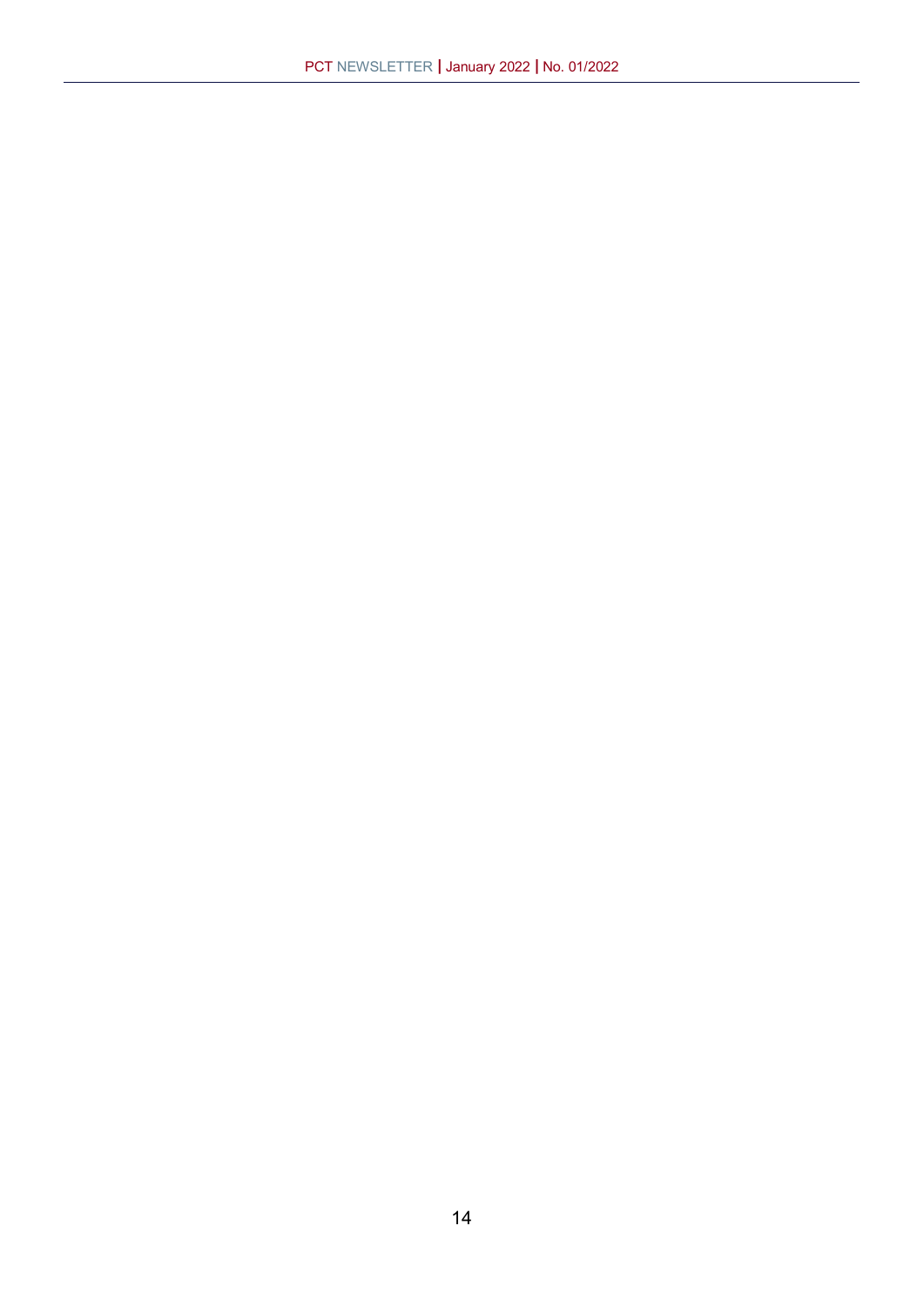|                 |                                    |                                  |                          |                                    | (amounts on 1 January 2022, unless otherwise indicated) |                                                      |                                                              |                          |                                  |
|-----------------|------------------------------------|----------------------------------|--------------------------|------------------------------------|---------------------------------------------------------|------------------------------------------------------|--------------------------------------------------------------|--------------------------|----------------------------------|
| <b>RO</b>       |                                    | Transmittal fee <sup>1</sup>     |                          | International<br>filing fee $1, 2$ | Fee per<br>sheet                                        |                                                      | E-filing reductions according to<br><b>Schedule of Fees:</b> |                          | Competent<br>ISA(s) <sup>4</sup> |
|                 |                                    |                                  |                          |                                    | over 301, 2, 3                                          | Item $4(a)^5$                                        | Item $4(b)^6$                                                | Item $4(c)^7$            |                                  |
| CU              | <b>CUP</b>                         | 2,400                            | <b>CUP</b>               | eq CHF 1,330                       | eq CHF 15                                               |                                                      | eq CHF 200                                                   | eq CHF 300               | AT BR CL EP ES RU                |
| CY              | <b>EUR</b>                         | 191                              | <b>EUR</b>               | 1,235                              | 14                                                      | $\overline{\phantom{0}}$                             |                                                              | $\qquad \qquad -$        | EP                               |
| CZ              | <b>CZK</b>                         | 1,500                            | <b>EUR</b>               | 1,235                              | 14                                                      | $\overline{\phantom{0}}$                             | 186                                                          | 270                      | EP XV                            |
| DE              | <b>EUR</b>                         | 90                               | <b>EUR</b>               | 1,235                              | 14                                                      | $\overline{\phantom{0}}$                             | 186                                                          | 279                      | EP                               |
| <b>DJ</b>       | <b>USD</b>                         | 100                              | <b>USD</b>               | 1,437                              | 16                                                      | $\overline{\phantom{0}}$                             |                                                              | $\overline{\phantom{0}}$ | AT EG EP                         |
|                 | or eq DJF                          |                                  |                          |                                    |                                                         |                                                      | (from                                                        | (from                    |                                  |
|                 |                                    |                                  |                          |                                    |                                                         |                                                      | 3 January                                                    | 3 January                |                                  |
|                 |                                    |                                  |                          |                                    |                                                         |                                                      | 2022: 216)                                                   | 2022: 324)               |                                  |
| DK              | <b>DKK</b>                         | 1,500                            | <b>DKK</b>               | 9,180                              | 100                                                     | $\qquad \qquad -$                                    | 1,380                                                        | 2,070                    | EP SE XN                         |
| DO              | <b>USD</b>                         | 316                              | <b>USD</b>               | 1,437                              | 16                                                      | $\overline{\phantom{0}}$                             | 216                                                          | 324                      | CL EP ES US                      |
| DZ              | <b>DZD</b>                         | None                             | <b>CHF</b>               | 1,330                              | 15                                                      | $\overline{\phantom{0}}$                             | 200                                                          | 300                      | AT EP                            |
| EA              | <b>RUB</b>                         | 1,600                            | <b>USD</b><br>or EUR     | 1,437                              | 16                                                      | $\overline{\phantom{0}}$                             | 216                                                          | 324<br>279               | EP RU                            |
|                 |                                    |                                  |                          | 1,235                              | 14                                                      | $\overline{\phantom{0}}$                             | 186                                                          |                          |                                  |
| EC              | <b>USD</b>                         | 300                              | <b>USD</b>               | 1,437                              | 16                                                      | $\overline{\phantom{0}}$                             | 216                                                          | 324                      | CL EP ES                         |
| EE              | <b>EUR</b>                         | 120                              | <b>EUR</b>               | 1,235                              | 14                                                      | $\overline{\phantom{0}}$                             | 186                                                          | 279                      | EP                               |
| EG              | <b>USD</b>                         | 142                              | <b>USD</b>               | 1,437                              | 16                                                      | $\overline{\phantom{0}}$                             | 216                                                          | 324                      | AT EG EP US                      |
| EP              | <b>EUR</b>                         | 135                              | <b>EUR</b>               | 1,235                              | 14                                                      | 93                                                   | 186                                                          | 279                      | EP                               |
| ES              | <b>EUR</b>                         | 75.75                            | <b>EUR</b>               | 1,235                              | 14                                                      | $\overline{\phantom{0}}$                             | 186                                                          | 279                      | EP ES                            |
| FI.             | <b>EUR</b>                         | 135                              | <b>EUR</b>               | 1,235                              | 14                                                      |                                                      | 186                                                          | 279                      | EP FI SE                         |
| <b>FR</b>       | <b>EUR</b><br><b>GBP</b>           | 62                               | <b>EUR</b>               | 1,235                              | 14                                                      | $\overline{\phantom{0}}$                             | 186                                                          | 279                      | EP                               |
| GВ              |                                    | 75                               | <b>GBP</b>               | 1,056                              | 12                                                      |                                                      | 159                                                          | 238                      | EP                               |
| GD              | USD <sup>12</sup>                  | Information not yet available    |                          |                                    |                                                         |                                                      |                                                              |                          |                                  |
| <b>GE</b><br>GH |                                    | 100                              | <b>USD</b><br><b>USD</b> | 1,437                              | 16                                                      | -                                                    | 216                                                          | 324                      | AT EP IL RU US                   |
|                 |                                    | GHS <sup>13</sup> 2,500 or 5,000 |                          | 1,437                              | 16                                                      | $\overline{\phantom{0}}$                             | $\overline{\phantom{0}}$                                     | $\overline{\phantom{m}}$ | AT AU CN EP SE                   |
| GR<br>HN        | <b>EUR</b><br><b>USD</b>           | 115<br>200                       | <b>EUR</b><br><b>USD</b> | 1,235<br>1,437                     | 14<br>16                                                | $\overline{\phantom{0}}$<br>$\overline{\phantom{0}}$ | $\overline{\phantom{0}}$                                     | $\qquad \qquad -$        | EP<br>EP ES                      |
| <b>HR</b>       | <b>HRK</b>                         | 200                              |                          | HRK eq CHF 1,330                   | eq CHF 15                                               | $\overline{\phantom{0}}$                             | eq CHF 200                                                   | —<br>eq CHF 300          | EP                               |
| HU              | <b>HUF</b>                         | 11,800                           | <b>HUF</b>               | 438,900                            | 5,000                                                   | $\overline{\phantom{0}}$                             | 66,000                                                       | 99,000                   | EP XV                            |
|                 |                                    |                                  |                          | (from 1.3.22: 468,300)             | (5, 300)                                                | $(-)$                                                | (70, 400)                                                    | (105, 600)               |                                  |
| IB              | CHF <sup>14</sup>                  | 100                              | <b>CHF</b>               | 1,330                              | 15                                                      | 100                                                  | 200                                                          | 300                      | Refer to footnote 15             |
|                 | or EUR <sup>14</sup>               | 93                               | or EUR                   | 1,235                              | 14                                                      | 93                                                   | 186                                                          | 279                      |                                  |
|                 | or USD <sup>14</sup>               | 108                              | or USD                   | 1,437                              | 16                                                      | 108                                                  | 216                                                          | 324                      |                                  |
| ID              | <b>IDR</b>                         | 1,000,000                        | <b>IDR</b>               | eq CHF 1,330                       | eq CHF 15                                               | $\overline{\phantom{0}}$                             | eq CHF 200                                                   | eq CHF 300               | AU EP JP KR RU SG                |
| IE              | <b>EUR</b>                         | 76                               | <b>EUR</b>               | 1,235                              | 14                                                      |                                                      | 186                                                          | 279                      | EP                               |
| IL.             | <b>ILS</b>                         | 567                              | <b>USD</b>               | 1,437                              | 16                                                      | $\overline{\phantom{0}}$                             | 216                                                          | 324                      | EP IL US                         |
| IN              | Paper filings:                     |                                  | <b>USD</b>               | 1,437                              | 16                                                      |                                                      | 216                                                          | 324                      | AT AU CN EP IN JP                |
|                 | <b>INR</b>                         | 3,50016                          |                          |                                    |                                                         |                                                      |                                                              |                          | SE US                            |
|                 | <b>INR</b><br>No fee for e-filings | 17,60017                         |                          |                                    |                                                         |                                                      |                                                              |                          |                                  |
| IR.             | <b>IRR</b>                         | 50,000                           | <b>IRR</b>               | eq CHF 1,330                       | eq CHF 15                                               |                                                      | eq CHF 200                                                   | eq CHF 300               | CN EP IN RU                      |
|                 | (natural persons)                  |                                  |                          |                                    |                                                         |                                                      |                                                              |                          |                                  |
|                 | <b>IRR</b>                         | 500,000                          |                          |                                    |                                                         |                                                      |                                                              |                          |                                  |
|                 | (legal persons)                    |                                  |                          |                                    |                                                         |                                                      |                                                              |                          |                                  |
| IS              | <b>ISK</b>                         | 18,200                           | <b>ISK</b>               | 185,500                            | 2,100                                                   | —                                                    | 27,900                                                       | 41,800                   | EP SE XN                         |
| IT              | <b>EUR</b>                         | 30.99                            | <b>EUR</b>               | 1,235                              | 14                                                      | -                                                    | 186                                                          | 279                      | EP                               |
| JO              | JOD                                | 100                              | <b>USD</b>               | 1,437                              | 16                                                      | -                                                    | 216                                                          | 324                      | AT AU EP US                      |
| JP              | <b>JPY</b>                         | 10.00018                         | <b>JPY</b>               | 159,500                            | 1,800                                                   | $\overline{\phantom{0}}$                             |                                                              | 36,000                   | EP IN JP SG                      |
| KE              |                                    | <b>USD 250 or KES 5,000</b>      | <b>USD</b>               | 1,437                              | 16                                                      | -                                                    | 216                                                          | 324                      | AT AU CN EP SE                   |
|                 | plus cost of mailing               |                                  |                          |                                    |                                                         |                                                      |                                                              |                          |                                  |
| ΚG              | <b>KGS</b>                         | 4,00019                          | <b>USD</b>               | 1,437                              | 16                                                      | $\qquad \qquad -$                                    | 216                                                          | 324                      | EP RU                            |
| ΚH<br>KN        | <b>KHR</b><br><b>XCD</b>           | 420,000<br>50                    | <b>USD</b>               | 1,437<br>$XCD$ eq $CHF 1,330$      | 16                                                      | -                                                    | $\overline{\phantom{0}}$                                     | $\overline{\phantom{m}}$ | CN EP JP KR SG<br>EP US          |
| <b>KP</b>       | <b>KPW eq CHF</b>                  | 50                               |                          | $KPW$ eq CHF 1,330                 | eq CHF 15<br>eq CHF 15                                  | -                                                    |                                                              | $\qquad \qquad -$        | AT CN RU                         |
| KR              | <b>KRW</b>                         | 45,000                           | <b>CHF</b>               | 1,330                              | 15                                                      | -<br>$\overline{\phantom{0}}$                        |                                                              | $\qquad \qquad -$<br>300 | AT AU JP <sup>20</sup> KR SG     |
|                 |                                    |                                  |                          |                                    |                                                         |                                                      |                                                              |                          |                                  |

# **Table I(a) — Transmittal and international filing fees** *[continued]*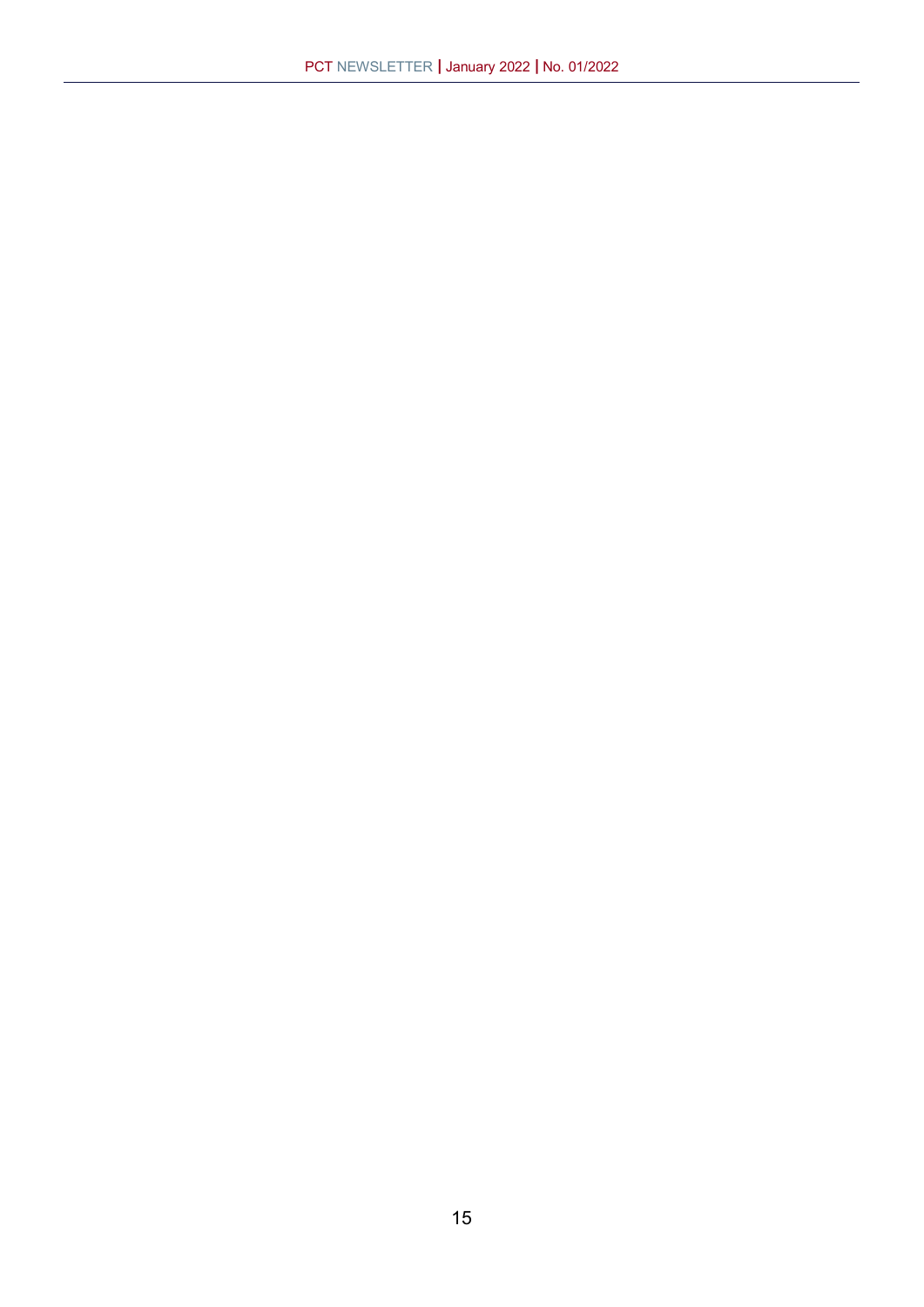|                              |            |                                         |            |                                    | (amounts on1 January 2022, unless otherwise indicated) |                          |                                                              |                          |                                  |
|------------------------------|------------|-----------------------------------------|------------|------------------------------------|--------------------------------------------------------|--------------------------|--------------------------------------------------------------|--------------------------|----------------------------------|
| <b>RO</b>                    |            | Transmittal fee <sup>1</sup>            |            | International<br>filing fee $1, 2$ | Fee per<br>sheet                                       |                          | E-filing reductions according to<br><b>Schedule of Fees:</b> |                          | Competent<br>ISA(s) <sup>4</sup> |
|                              |            |                                         |            |                                    | over 301, 2, 3                                         | Item $4(a)^5$            | Item $4(b)^6$                                                | Item $4(c)^7$            |                                  |
| ΚZ                           | <b>KZT</b> | 10,264.80                               | <b>USD</b> | 1,437                              | 16                                                     |                          |                                                              |                          | EP RU                            |
| ${\ensuremath{\mathsf{LR}}}$ | <b>USD</b> | 50                                      | <b>USD</b> | 1,437                              | 16                                                     |                          |                                                              | $\overline{\phantom{0}}$ | AT AU CN EP SE                   |
| LS                           | <b>LSL</b> | $-21$                                   | <b>LSL</b> | eq CHF 1,330                       | eq $CHF$ 15                                            | -                        |                                                              | $\overline{\phantom{0}}$ | AT EP                            |
| LT.                          | <b>EUR</b> | 92                                      | <b>EUR</b> | 1,235                              | 14                                                     | $\overline{\phantom{0}}$ | 186                                                          | 279                      | EP RU XV                         |
| LU                           | <b>EUR</b> | 19                                      | <b>EUR</b> | 1,235                              | 14                                                     | -                        | $\overline{\phantom{0}}$                                     | $\qquad \qquad -$        | EP                               |
| LV                           | <b>EUR</b> | 70                                      | <b>EUR</b> | 1,235                              | 14                                                     | $\overline{\phantom{0}}$ | 186                                                          | 279                      | EP RU                            |
| LY                           | <b>LYD</b> | $\overline{\phantom{0}}^{20}$           | <b>CHF</b> | 1,330                              | 15                                                     | $\overline{\phantom{0}}$ | $\overline{\phantom{0}}$                                     | $\qquad \qquad -$        | AT EP                            |
| MA                           | <b>MAD</b> | None                                    | <b>CHF</b> | 1,330                              | 15                                                     | -                        | 200                                                          | 300                      | AT EP RU SE                      |
| <b>MD</b>                    | <b>EUR</b> | 100                                     | <b>USD</b> | 1,437                              | 16                                                     | $\overline{\phantom{0}}$ | 216                                                          | 324                      | EP RU                            |
| <b>ME</b>                    | <b>EUR</b> | 15                                      | <b>EUR</b> | 1,235                              | 14                                                     | -                        | 186                                                          | 279                      | EP                               |
| ΜK                           | <b>MKD</b> | 2,700                                   |            | $MKD$ eq CHF 1,330                 | eq CHF 15                                              | $\overline{\phantom{0}}$ |                                                              | $\overline{\phantom{0}}$ | EP                               |
| <b>MN</b>                    |            | None                                    | <b>CHF</b> | 1,330                              | 15                                                     |                          |                                                              | -                        | EP KR RU                         |
| <b>MT</b>                    | <b>EUR</b> | 55                                      | <b>EUR</b> | 1,235                              | 14                                                     | $\overline{\phantom{0}}$ |                                                              | $\overline{\phantom{0}}$ | EP                               |
| <b>MW</b>                    | <b>MWK</b> | 6,000                                   | <b>USD</b> | 1,437                              | 16                                                     | -                        |                                                              |                          | EP                               |
| <b>MX</b>                    | USD        | 323.7022                                | <b>USD</b> | 1,437                              | 16                                                     | $\overline{\phantom{0}}$ | 216                                                          | 324                      | AT CL EP ES KR SE                |
| MY                           |            | <b>MYR</b> 500 (e-filing) <sup>23</sup> |            | MYR eq CHF 1,330                   | eq CHF 15                                              | $\overline{\phantom{0}}$ | eq CHF 200                                                   | eq CHF 300               | SG US<br>AU EP JP KR             |
|                              |            | 550 (paper filing) <sup>23</sup>        |            |                                    |                                                        |                          |                                                              |                          |                                  |
| NI                           | <b>USD</b> | 200                                     | <b>USD</b> | 1,437                              | 16                                                     | $\overline{\phantom{0}}$ | 216                                                          | 324                      | EP ES                            |
| NL                           | <b>EUR</b> | 50                                      | <b>EUR</b> | 1,235                              | 14                                                     | -                        | 186                                                          | 279                      | EP                               |
| NO                           | NOK        | 800                                     | <b>NOK</b> | 12,320                             | 140                                                    | -                        | 1,850                                                        | 2,780                    | EP SE XN                         |
| <b>NZ</b>                    | <b>NZD</b> | 207                                     | <b>NZD</b> | 2,060                              | 23                                                     | $\overline{\phantom{0}}$ | 310                                                          | 465                      | AU EP KR US                      |
| ΟA                           | <b>XAF</b> | $\overline{\phantom{0}}^{20}$           | <b>XAF</b> | eq CHF 1,330                       | eq CHF 15                                              | $\overline{\phantom{0}}$ | $\overline{\phantom{0}}$                                     | $\qquad \qquad -$        | AT EP RU SE                      |
| OМ                           | <b>OMR</b> | 40                                      |            | OMR $eq$ USD 1,437                 | eq <b>USD</b> 16                                       | $\overline{\phantom{0}}$ | eq <b>USD</b> 216                                            | eq <b>USD</b> 324        | AT AU EG EP US                   |
| PA                           | <b>USD</b> | 240                                     | <b>USD</b> | 1,437                              | 16                                                     | $\overline{\phantom{0}}$ | 216                                                          | 324                      | BR CL EP ES US                   |
| PE                           | <b>PEN</b> | 233.35                                  | <b>PEN</b> | eq <b>USD</b> 1,437                | eq <b>USD</b> 16                                       | $\overline{\phantom{0}}$ | eq <b>USD</b> 216                                            | eq <b>USD</b> 324        | AT BROLEPESKRUS                  |
| PG                           | <b>PGK</b> | 250                                     | <b>USD</b> | 1,437                              | 16                                                     | $\qquad \qquad -$        |                                                              | $\qquad \qquad -$        | AU                               |
| <b>PH</b>                    | <b>PHP</b> | 4,200                                   | <b>USD</b> | 1,437                              | 16                                                     | ÷,                       | 216                                                          | 324                      | AU EP JP KR PH US                |
| <b>PL</b>                    | <b>PLN</b> | 300                                     | <b>PLN</b> | eq CHF 1,330                       | eq $CHF$ 15                                            | $\overline{\phantom{0}}$ | eq CHF 200                                                   | eq CHF 300               | EP XV                            |
| PT                           |            | EUR $10.79$ (online filing)             | <b>EUR</b> | 1,235                              | 14                                                     | -                        | 186                                                          | 279                      | EP                               |
| QA                           | QAR        | EUR 21.58 (paper filing)                |            | QAR eq USD 1,437                   |                                                        | $\overline{\phantom{0}}$ | eq <b>USD</b> 216                                            |                          |                                  |
| <b>RO</b>                    | <b>RON</b> | 400<br>495                              | <b>EUR</b> |                                    | eq USD 16<br>14                                        |                          | 186                                                          | eq <b>USD</b> 324<br>279 | EG EP US<br>EP RU                |
| RS                           | <b>RSD</b> | 8,210 <sup>24</sup>                     | <b>EUR</b> | 1,235<br>1,235                     | 14                                                     |                          | 186                                                          | 279                      | EP XV                            |
| <b>RU</b>                    | <b>RUB</b> | 1,700                                   | <b>USD</b> | 1,437                              | 16                                                     |                          | 216                                                          | 324                      | EP RU                            |
| <b>RW</b>                    |            | Information not yet available           |            |                                    |                                                        |                          |                                                              |                          |                                  |
| SA                           | <b>USD</b> | 100                                     | <b>USD</b> | 1,437                              | 16                                                     |                          | 216                                                          | 324                      | CA EG EP KR RU                   |
|                              |            |                                         |            |                                    |                                                        |                          |                                                              |                          | SG US                            |
| SC                           | <b>USD</b> | $-20$                                   | <b>USD</b> | 1,437                              | 16                                                     | -                        |                                                              | $\overline{\phantom{0}}$ | EP                               |
| SD                           | <b>SDG</b> | 50                                      |            | SDG eq CHF 1,330                   | eq CHF 15                                              | $\overline{\phantom{0}}$ | eq CHF 200                                                   | $eq$ CHF 300             | EG EP                            |
| <b>SE</b>                    | <b>SEK</b> | 1,200                                   | <b>SEK</b> | 12,520                             | 140                                                    | -                        | 1,880                                                        | 2,820                    | EP SE XN                         |
| SG                           | <b>SGD</b> | 150                                     | SGD        | 1,948                              | 22                                                     | -                        | 293                                                          | 439                      | AT AU EP JP KR SG                |
| SI                           | <b>EUR</b> | 91                                      | <b>EUR</b> | 1,235                              | 14                                                     | -                        | 186                                                          | 279                      | EP                               |
| SK                           |            | <b>EUR</b> (paper filings) $66^{25}$    | <b>EUR</b> | 1,235                              | 14                                                     | -                        | 186                                                          | 279                      | EP XV                            |
| SV                           |            | None <sup>26</sup>                      | <b>USD</b> | 1,437                              | 16                                                     | -                        | 216                                                          | 324                      | CL EP ES                         |
| SY                           | <b>USD</b> | $-20$                                   | <b>USD</b> | 1,437                              | 16                                                     | -                        |                                                              | $\qquad \qquad -$        | AT EG EP RU                      |
| TH                           | THB        | 3,000                                   | THB        | eq CHF 1,330                       | eq CHF 15                                              | -                        |                                                              |                          | AU CN EP JP KR SG<br>US          |
| TJ                           | <b>TJS</b> | $\overline{\phantom{0}}^{20}$           | <b>USD</b> | 1,437                              | 16                                                     |                          | 216                                                          | 324                      | EP RU                            |
| TM                           | <b>USD</b> | $\overline{\phantom{0}}^{20}$           | <b>USD</b> | 1,437                              | 16                                                     |                          |                                                              |                          | EP RU                            |

# **Table I(a) — Transmittal and international filing fees** *[continued]*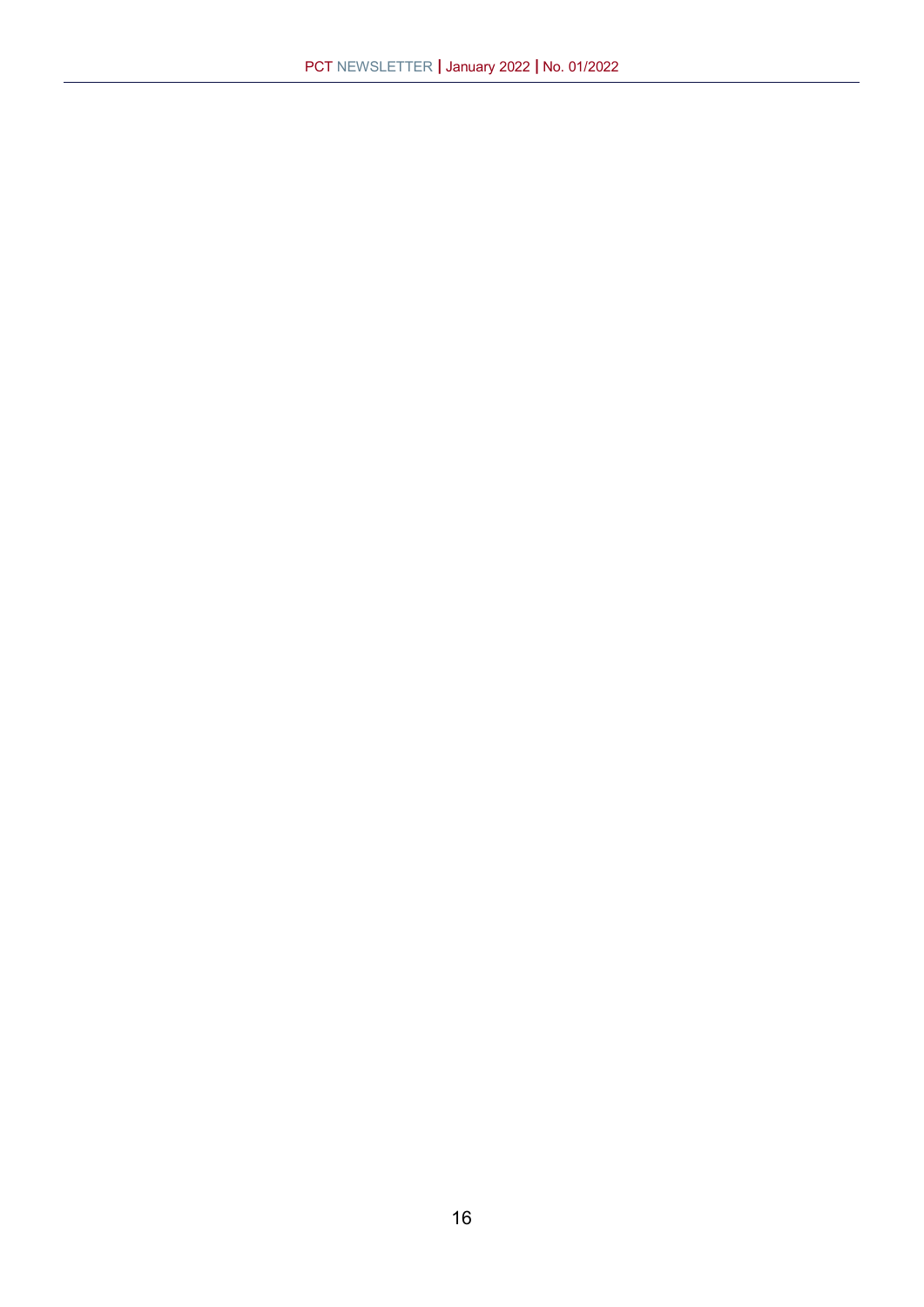|           | (amounts on1 January 2022, unless otherwise indicated)            |                                  |                      |                                             |                            |                          |                                                              |                                   |                                  |  |  |  |
|-----------|-------------------------------------------------------------------|----------------------------------|----------------------|---------------------------------------------|----------------------------|--------------------------|--------------------------------------------------------------|-----------------------------------|----------------------------------|--|--|--|
| <b>RO</b> |                                                                   | Transmittal fee <sup>1</sup>     |                      | International<br>filing fee <sup>1, 2</sup> | Fee per<br>sheet           |                          | E-filing reductions according to<br><b>Schedule of Fees:</b> |                                   | Competent<br>ISA(s) <sup>4</sup> |  |  |  |
|           |                                                                   |                                  |                      |                                             | over 30 <sup>1, 2, 3</sup> | Item $4(a)^5$            | Item $4(b)^6$                                                | Item $4(c)^7$                     |                                  |  |  |  |
| <b>TN</b> | <b>TND</b>                                                        | 100                              | <b>CHF</b>           | 1,330                                       | 15                         |                          | 200                                                          | 300                               | EP                               |  |  |  |
| <b>TR</b> |                                                                   | None                             | <b>CHF</b>           | 1,330                                       | 15                         | -                        | 200                                                          | 300                               | EP TR                            |  |  |  |
| <b>TT</b> | <b>TTD</b>                                                        | 750                              | <b>USD</b>           | 1,437                                       | 16                         | -                        |                                                              |                                   | AT CL EP SE US                   |  |  |  |
|           |                                                                   |                                  |                      |                                             |                            |                          | (from<br>31 January<br>2022: 216)                            | (from<br>31 January<br>2022: 324) |                                  |  |  |  |
| <b>UA</b> | UAH (or                                                           |                                  | USD (or              |                                             |                            |                          |                                                              |                                   |                                  |  |  |  |
|           |                                                                   | eq EUR or USD) $^{27}$ 2,600     |                      | eq UAH or EUR) 1,437                        | 16                         |                          |                                                              |                                   | EP RU UA                         |  |  |  |
| UG        | <b>UGX</b>                                                        |                                  | <b>UGX</b>           | eq <b>USD</b> 1,437                         | eq USD 16                  |                          | eq <b>USD</b> 216                                            | $eq$ USD 324                      | AT EP SG                         |  |  |  |
| <b>US</b> | <b>USD</b><br>small entity <sup>29</sup> :<br>micro entity $29$ : | 26028<br>$130^{28}$<br>$65^{28}$ | <b>USD</b>           | 1,437                                       | 16                         | 108                      | 216                                                          |                                   | AU EP IL JP KR RU<br>SG US       |  |  |  |
| <b>UZ</b> | <b>UZS</b>                                                        | 245,00030                        | <b>USD</b>           | 1,437                                       | 16                         | $\overline{\phantom{0}}$ | 216                                                          | 324                               | EP RU                            |  |  |  |
| VN        | <b>VND</b>                                                        | 300,000                          | <b>CHF</b>           | 1,330                                       | 15                         | -                        | 200                                                          | 300                               | AT AU EP JP KR RU<br>SE SG       |  |  |  |
| WS        | <b>SAT</b>                                                        | 200                              | <b>USD</b>           | 1,437                                       | 16                         |                          |                                                              |                                   | EP PH                            |  |  |  |
|           |                                                                   |                                  |                      |                                             |                            |                          | (from<br>31 Januarv<br>2022: 216)                            | (from<br>31 January<br>2022: 324) |                                  |  |  |  |
| ZA        | <b>ZAR</b>                                                        | 525                              | ZAR<br>(from 1.3.22: | 21.400<br>22,950)                           | 240<br>(260)               | $(-)$                    | 3.220<br>(3, 450)                                            | 4.830<br>(5, 180)                 | AT AU EP US                      |  |  |  |
| <b>ZM</b> | <b>USD</b>                                                        | 50                               | <b>USD</b>           | 1,437                                       | 16                         | -                        | 216                                                          | 324                               | AT SE                            |  |  |  |
| ZW        | ZWD                                                               | 6,000                            | ZWD                  | eq <b>USD</b> 1,437                         | eq USD 16                  |                          |                                                              |                                   | AT AU CN EP RU                   |  |  |  |

# **Table I(a) — Transmittal and international filing fees** *[continued]*

# **Table I(b) — Search fees**

(amounts on 1 January 2022, unless otherwise indicated)

| <b>ISA</b>         |                                                                        | Search fee <sup>1</sup>                  |            |                               |            |                      |            |               |            |            |            |         |
|--------------------|------------------------------------------------------------------------|------------------------------------------|------------|-------------------------------|------------|----------------------|------------|---------------|------------|------------|------------|---------|
| AT <sup>31</sup>   | <b>EUR</b>                                                             | 1,775                                    | <b>CHF</b> | 1,912                         |            | <b>KRW</b> 2,465,000 | <b>SGD</b> | 2,800         | <b>USD</b> | 2,065      | ZAR        | 30,760  |
| AU                 | <b>AUD</b>                                                             | 2,200                                    | <b>CHF</b> | 1,485                         | <b>EUR</b> | 1,379                |            | KRW 1,897,000 | <b>NZD</b> | 2,300      | <b>SGD</b> | 2,175   |
|                    | <b>USD</b>                                                             | 1.604                                    | <b>ZAR</b> | 23,890                        |            |                      |            |               |            |            |            |         |
| BR <sup>8</sup>    | Online:                                                                |                                          | <b>BRL</b> | 1,685                         | CHF*       | 290                  | <b>EUR</b> | 269           | <b>USD</b> | 313        |            |         |
|                    |                                                                        | *(from $1.3.22$ :                        | <b>CHF</b> | 275)                          |            |                      |            |               |            |            |            |         |
|                    | On paper:                                                              |                                          | <b>BRL</b> | 2,525                         | CHF*       | 434                  | <b>EUR</b> | 403           | <b>USD</b> | 469        |            |         |
|                    |                                                                        | *(from 1.3.22:                           | <b>CHF</b> | 412)                          |            |                      |            |               |            |            |            |         |
| CA                 | CAD                                                                    | 1,628.74                                 | <b>CHF</b> | 1,197                         | <b>EUR</b> | 1,134                | <b>USD</b> | 1,310         |            |            |            |         |
| <b>CL</b>          | <b>USD</b>                                                             | 2.000                                    | <b>CHF</b> | 1.852                         | <b>EUR</b> | 1,719                |            |               |            |            |            |         |
|                    | In case of filing by a natural person or a legal entity <sup>2</sup> : |                                          |            |                               | <b>USD</b> | 400                  | <b>CHF</b> | 370           | <b>EUR</b> | 344        |            |         |
|                    |                                                                        | In case of filing by a university $32$ . |            |                               |            | <b>USD</b>           | 300        | <b>CHF</b>    | 278        | <b>EUR</b> | 258        |         |
| <b>CN</b>          | <b>CNY</b>                                                             | 2,100                                    | <b>CHF</b> | 301                           | <b>EUR</b> | 280                  | <b>USD</b> | 325           |            |            |            |         |
| $EG^{33}$          | <b>EGP</b>                                                             | 4.000                                    | <b>CHF</b> | 236                           | <b>EUR</b> | 219                  | <b>USD</b> | 255           |            |            |            |         |
| $EP^{34}$          | <b>EUR</b>                                                             | 1,775                                    | <b>CHF</b> | 1,912                         | <b>DKK</b> | 13,200               | <b>GBP</b> | 1,518         | <b>HUF</b> | 631,700    | <b>ISK</b> | 266,500 |
|                    | <b>JPY</b>                                                             | 229,300                                  | <b>NOK</b> | 17,710                        | <b>NZD</b> | 2,961                | <b>SEK</b> | 18,000        | <b>SGD</b> | 2,800      | <b>USD</b> | 2,065   |
|                    | <b>ZAR</b>                                                             | 30,760                                   |            |                               |            |                      |            |               |            |            |            |         |
| ES <sup>34</sup>   | <b>EUR</b>                                                             | 1,775                                    | <b>CHF</b> | 1,912                         | <b>USD</b> | 2,065                |            |               |            |            |            |         |
| FI.                | <b>EUR</b>                                                             | 1.775                                    | <b>CHF</b> | 1,912                         | <b>USD</b> | 2,065                |            |               |            |            |            |         |
| IL.                | ILS*                                                                   | 3.553                                    | CHF*       | 1,022                         | EUR*       | 949                  | USD*       | 1,104         |            |            |            |         |
|                    |                                                                        | *(from 1.3.22:                           | <b>ILS</b> | 3,635                         | <b>CHF</b> | 1,078                | <b>EUR</b> | 1,041         | <b>USD</b> | 1, 174)    |            |         |
| IN                 | <b>INR</b>                                                             | 10.000                                   | <b>CHF</b> | 125                           | <b>EUR</b> | 116                  | <b>JPY</b> | 14,900        | <b>USD</b> | 135        |            |         |
|                    |                                                                        | In case of filing by an individual:      |            |                               |            |                      |            |               |            |            |            |         |
|                    | <b>INR</b>                                                             | 2,500                                    | <b>CHF</b> | 31                            | <b>EUR</b> | 29                   | <b>JPY</b> | 3,700         | <b>USD</b> | 34         |            |         |
| JP <sup>35</sup>   |                                                                        | For IAs in Japanese:                     |            |                               |            |                      |            |               |            |            |            |         |
|                    | <b>JPY</b>                                                             | 70.000                                   | <b>CHF</b> | 583                           | <b>EUR</b> | 542                  | <b>KRW</b> | 748,000       | <b>USD</b> | 631        |            |         |
|                    |                                                                        | For IAs in English:                      |            |                               |            |                      |            |               |            |            |            |         |
|                    | <b>JPY</b>                                                             | 156,000                                  | <b>CHF</b> | 1.300                         | <b>EUR</b> | 1,208                | <b>SGD</b> | 1,906         | <b>USD</b> | 1,405      |            |         |
| $\mathsf{KR}^{36}$ |                                                                        | For IAs in Korean:                       | <b>KRW</b> | 450,000                       | <b>AUD</b> | 520                  | <b>CHF</b> | 353           | <b>EUR</b> | 326        | <b>NZD</b> | 544     |
|                    | SGD                                                                    | 514                                      | <b>USD</b> | 379                           |            |                      |            |               |            |            |            |         |
|                    | <b>SGD</b>                                                             | For IAs in English:<br>1,371             | <b>USD</b> | <b>KRW</b> 1,200,000<br>1,011 | <b>AUD</b> | 1,387                | <b>CHF</b> | 942           | <b>EUR</b> | 869        | <b>NZD</b> | 1,450   |
|                    |                                                                        |                                          |            |                               |            |                      |            |               |            |            |            |         |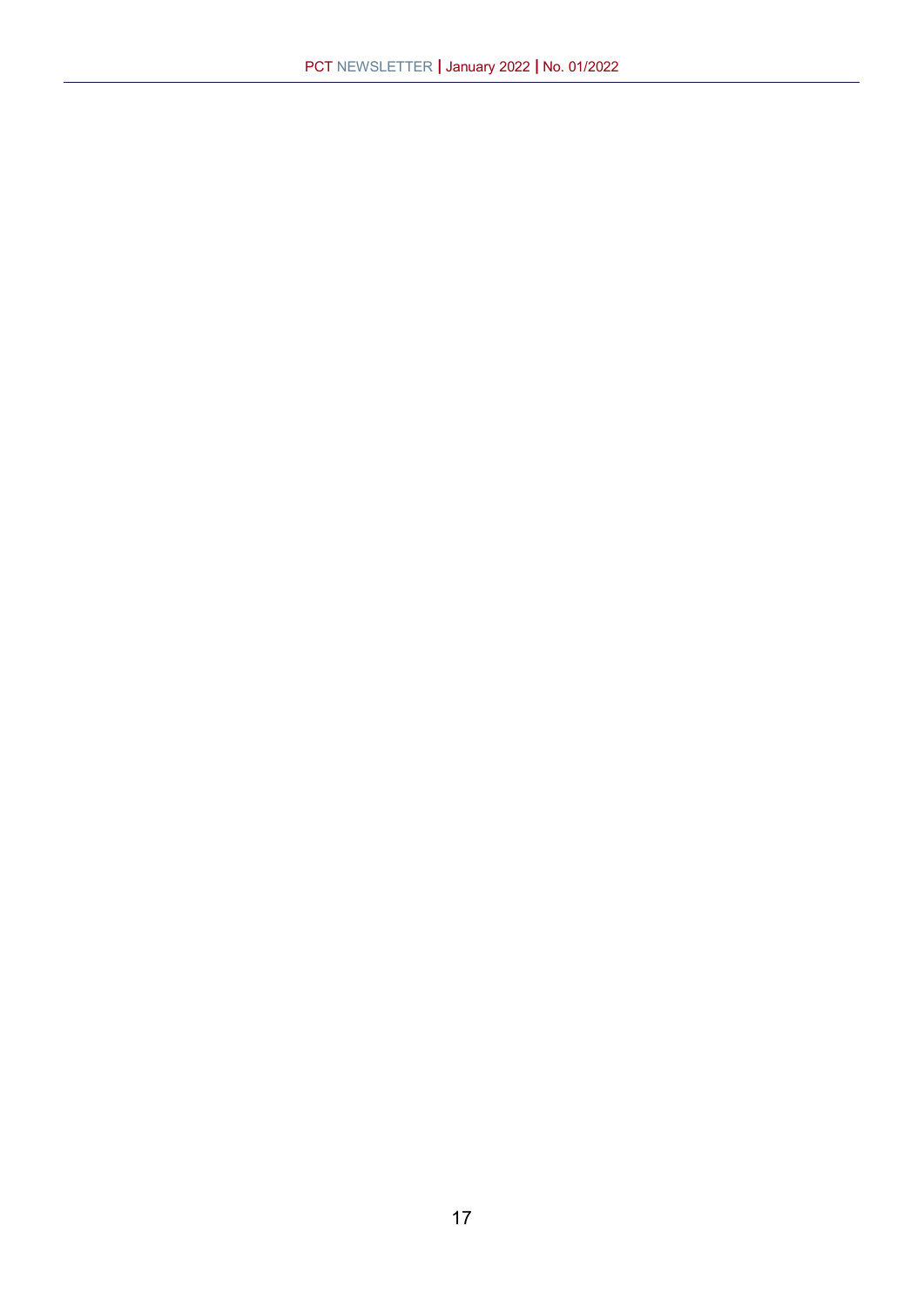| <b>ISA</b> | Search fee <sup>1</sup>          |                                            |            |            |            |            |            |            |            |                      |            |        |
|------------|----------------------------------|--------------------------------------------|------------|------------|------------|------------|------------|------------|------------|----------------------|------------|--------|
| PH         | <b>USD</b>                       | 1,000                                      | <b>CHF</b> | 926        | <b>EUR</b> | 860        |            |            |            |                      |            |        |
|            |                                  | Small entity or government <sup>37</sup> : |            | <b>USD</b> | 400        | <b>CHF</b> | 370        | <b>EUR</b> | 344        |                      |            |        |
| <b>RU</b>  |                                  | For IAs in Russian:                        | <b>RUB</b> | 8,500      | <b>CHF</b> | 108        | <b>EUR</b> | 100        | <b>USD</b> | 117                  |            |        |
|            |                                  | For IAs in English:                        | <b>RUB</b> | 40,000     | <b>CHF</b> | 508        | <b>EUR</b> | 472        | <b>USD</b> | 549                  |            |        |
| <b>SE</b>  | <b>SEK</b>                       | 18,000                                     | <b>CHF</b> | 1,912      | <b>DKK</b> | 13,200     | <b>EUR</b> | 1,775      | <b>ISK</b> | 266,500              | <b>NOK</b> | 17,710 |
|            | <b>USD</b>                       | 2,065                                      |            |            |            |            |            |            |            |                      |            |        |
| SG         | <b>SGD</b>                       | 2,240                                      | <b>CHF</b> | 1,529      | <b>EUR</b> | 1,420      | <b>JPY</b> | 183,300    |            | <b>KRW</b> 1,965,000 | <b>USD</b> | 1,652  |
| <b>TR</b>  | <b>TRY</b>                       | 18,250                                     | <b>CHF</b> | 1,912      | <b>EUR</b> | 1,775      | <b>USD</b> | 2,065      |            |                      |            |        |
| <b>UA</b>  | For IAs in Ukrainian or Russian: |                                            |            |            | <b>EUR</b> | 100        | <b>CHF</b> | 108        | <b>USD</b> | 116                  |            |        |
|            |                                  | For IAs in English, French or German:      |            |            | <b>EUR</b> | 300        | <b>CHF</b> | 323        | <b>USD</b> | 349                  |            |        |
| <b>US</b>  | <b>USD</b>                       | 2.180                                      | <b>CHF</b> | 2,018      | <b>EUR</b> | 1,874      | <b>NZD</b> | 3,126      | ZAR*       | 32,470               |            |        |
|            | *(from $1.3.22$ :                |                                            | ZAR        | 34,760)    |            |            |            |            |            |                      |            |        |
|            |                                  | For small entity <sup>29</sup> :           | <b>USD</b> | 1,090      | <b>CHF</b> | 1,009      | <b>EUR</b> | 937        | <b>NZD</b> | 1,563                | ZAR*       | 16,230 |
|            | *(from 1.3.22:                   |                                            | <b>ZAR</b> | 17,380)    |            |            |            |            |            |                      |            |        |
|            |                                  | For micro entity <sup>29</sup> :           | <b>USD</b> | 545        | <b>CHF</b> | 505        | <b>EUR</b> | 468        | <b>NZD</b> | 782                  | ZAR*       | 8,120  |
|            | *(from 1.3.22:                   |                                            | ZAR        | 8,690)     |            |            |            |            |            |                      |            |        |
| XN         | <b>DKK</b>                       | 13,200                                     | <b>CHF</b> | 1,912      | <b>EUR</b> | 1,775      | <b>ISK</b> | 266,500    | <b>NOK</b> | 17,710               | <b>SEK</b> | 18,000 |
|            | <b>USD</b>                       | 2,065                                      |            |            |            |            |            |            |            |                      |            |        |
| XV         | <b>EUR</b>                       | 1,775                                      | <b>CHF</b> | 1,912      | <b>HUF</b> | 631,700    | <b>USD</b> | 2,065      |            |                      |            |        |

#### **Table I(b) — Search fees** *[continued]* (amounts on 1 January 2022, unless otherwise indicated)

#### **Table I(c) — Supplementary search fees**

|            |                                                                                         |            | (amounts on 1 January 2022, unless otherwise indicated) |            |                                                    |  |  |
|------------|-----------------------------------------------------------------------------------------|------------|---------------------------------------------------------|------------|----------------------------------------------------|--|--|
| <b>ISA</b> | <b>Supplementary search fee</b>                                                         |            |                                                         |            | Supplementary search handling fee <sup>2, 38</sup> |  |  |
| <b>AT</b>  | - for a search of German-language                                                       |            |                                                         | <b>CHF</b> | 200                                                |  |  |
|            | documentation:                                                                          | <b>CHF</b> | 916                                                     |            |                                                    |  |  |
|            | - for a search of European<br>and North American documentation:                         |            |                                                         |            |                                                    |  |  |
|            | - for a search of PCT minimum                                                           | <b>CHF</b> | 1,282                                                   |            |                                                    |  |  |
|            | documentation:                                                                          | <b>CHF</b> | 1,831                                                   |            |                                                    |  |  |
| EP         | 1.91234<br><b>CHF</b>                                                                   |            |                                                         | <b>CHF</b> | 200                                                |  |  |
| FI.        | <b>CHF</b><br>1,912                                                                     |            |                                                         | <b>CHF</b> | 200                                                |  |  |
| <b>RU</b>  | <b>CHF</b><br>150                                                                       |            |                                                         | <b>CHF</b> | 200                                                |  |  |
|            | $240^{39}$<br><b>CHF</b>                                                                |            |                                                         |            |                                                    |  |  |
| <b>SE</b>  | <b>CHF</b><br>1,912                                                                     |            |                                                         | <b>CHF</b> | 200                                                |  |  |
| SG         | <b>CHF</b><br>1,529                                                                     |            |                                                         | <b>CHF</b> | 200                                                |  |  |
| <b>TR</b>  | - for a full search:                                                                    | <b>CHF</b> | 1,912                                                   | <b>CHF</b> | 200                                                |  |  |
|            | - for a search only of documents in Turkish                                             |            |                                                         |            |                                                    |  |  |
|            | held in the search collection of the Authority                                          | <b>CHF</b> | 52                                                      |            |                                                    |  |  |
| UA         | - for a search of the documents in the search                                           |            |                                                         | <b>CHF</b> | 200                                                |  |  |
|            | collection of the Authority, including the PCT                                          |            |                                                         |            |                                                    |  |  |
|            | minimum documentation:                                                                  | <b>CHF</b> | 97                                                      |            |                                                    |  |  |
|            | - for a search of only the European and                                                 |            |                                                         |            |                                                    |  |  |
|            | North American documentation:                                                           | <b>CHF</b> | 97                                                      |            |                                                    |  |  |
|            | - for a search of only the Russian language<br>documentation of the former USSR and the |            |                                                         |            |                                                    |  |  |
|            | Ukrainian language documentation:                                                       | <b>CHF</b> | 75                                                      |            |                                                    |  |  |
|            | - for a search where a declaration referred to in                                       |            |                                                         |            |                                                    |  |  |
|            | PCT Article 17(2)(a) has been made because of                                           |            |                                                         |            |                                                    |  |  |
|            | subject matter referred to in PCT Rule 39.1(iv): CHF                                    |            | 65                                                      |            |                                                    |  |  |
| XN         | $-$ for a full search:                                                                  | <b>CHF</b> | 1,912                                                   | <b>CHF</b> | 200                                                |  |  |
|            | - for searches only of documentation in                                                 |            |                                                         |            |                                                    |  |  |
|            | Danish, Icelandic, Norwegian and Swedish:                                               | <b>CHF</b> | 579                                                     |            |                                                    |  |  |
| XV         | $-$ for a full search:                                                                  | <b>CHF</b> | 1,912                                                   | <b>CHF</b> | 200                                                |  |  |
|            | - for searches only of documentation in                                                 |            |                                                         |            |                                                    |  |  |
|            | Czech, Hungarian, Polish and Slovak:                                                    | <b>CHF</b> | 592                                                     |            |                                                    |  |  |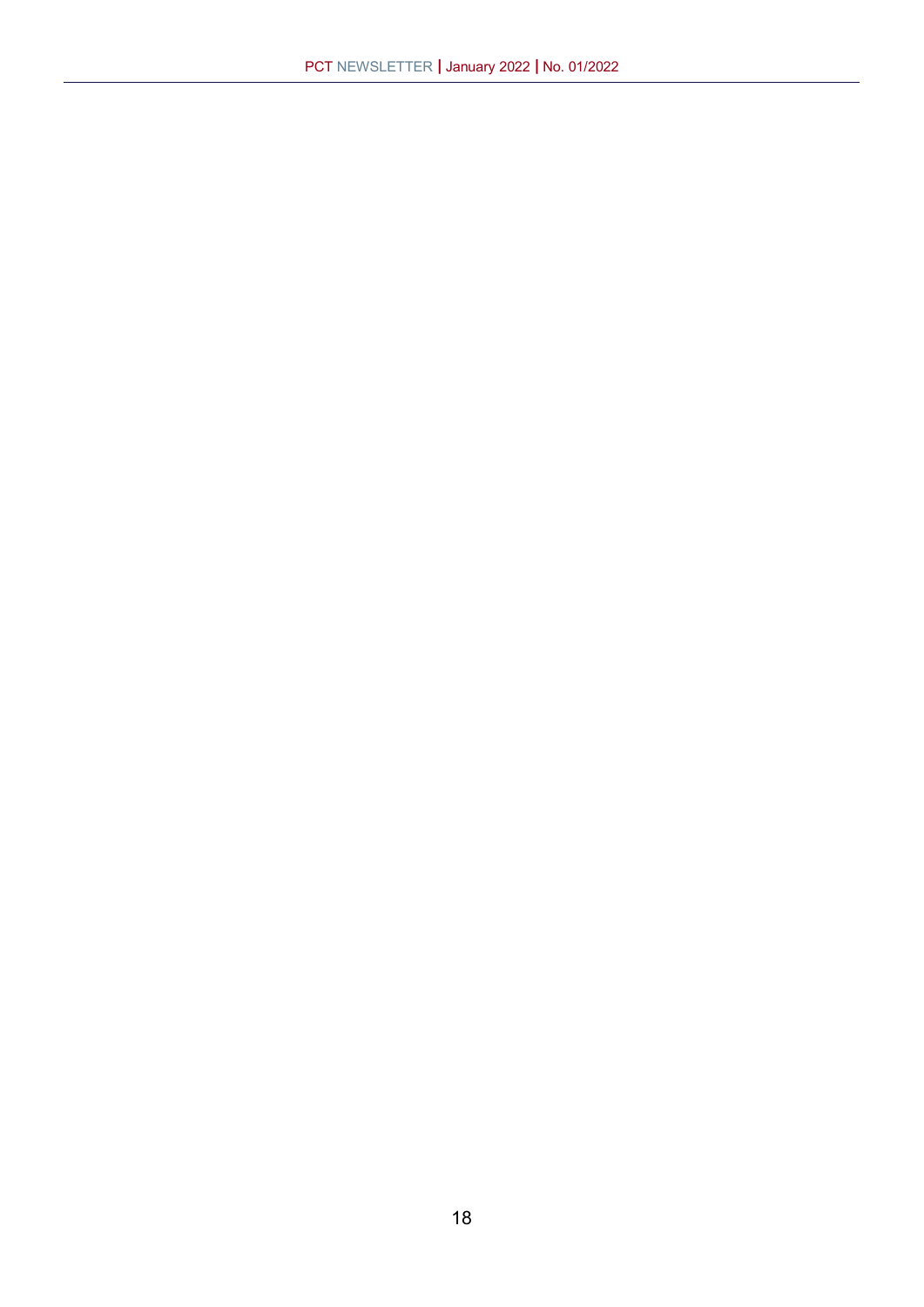#### **Table II — Preliminary examination fees**

| <b>IPEA</b> | (amounts on 1 January 2022, unless otherwise indicated)<br>Preliminary examination fee <sup>40</sup>                   | Handling fee <sup>2, 40</sup> (CHF 200) |
|-------------|------------------------------------------------------------------------------------------------------------------------|-----------------------------------------|
| AT          | <b>EUR</b><br>1,74931                                                                                                  | <b>EUR</b><br>186                       |
| AU          | 82041<br><b>AUD</b><br>590                                                                                             | <b>AUD</b><br>296                       |
| <b>BR</b>   | 6308<br>Online:<br><b>BRL</b>                                                                                          | 200<br><b>BRL eq CHF</b>                |
|             | 9458<br>On paper:<br><b>BRL</b>                                                                                        |                                         |
| CA          | <b>CAD</b><br>814.37                                                                                                   | <b>CAD</b><br>272                       |
| <b>CL</b>   | <b>USD</b><br>1,500                                                                                                    | <b>USD</b><br>216                       |
|             | in case of filing by a natural person or a legal entity <sup>2</sup> : $\text{USD}$ 400                                |                                         |
|             | in case of filing by a university <sup>32</sup> :<br><b>USD 300</b>                                                    |                                         |
| <b>CN</b>   | <b>CNY</b><br>1,500                                                                                                    | <b>CNY</b><br>1,390                     |
| EG          | <b>EGP</b><br>3,000                                                                                                    | <b>USD</b><br>216                       |
| EP          | 1,83034<br><b>EUR</b>                                                                                                  | 186<br><b>EUR</b>                       |
| ES          | <b>EUR</b><br>589.4834<br>(from 11.3.22:<br>595.37)                                                                    | <b>EUR</b><br>186                       |
| FI.         | 600<br><b>EUR</b>                                                                                                      | <b>EUR</b><br>186                       |
| IL.         | <b>ILS</b><br>1,523<br>(from 1.3.22:<br>1,558                                                                          | <b>ILS</b><br>695                       |
| $\sf IN$    | if ISR prepared by ISA/IN:<br>INR 10,000; in case of filing by individual: INR 2,500                                   | <b>USD</b><br>216                       |
|             | if ISR not prepared by ISA/IN:                                                                                         |                                         |
|             | INR 12,000; in case of filing by individual: INR 3,000                                                                 |                                         |
| $JP^{35}$   | <b>JPY</b><br>For IAs in Japanese:<br>26,000                                                                           | <b>JPY</b><br>24,000                    |
|             | <b>JPY</b><br>58,000<br>For IAs in English:                                                                            |                                         |
| KR          | <b>KRW</b><br>450,000                                                                                                  | <b>KRW</b><br>256,000                   |
| PH          | <b>USD</b><br>500                                                                                                      | <b>USD</b><br>216                       |
|             | Small entity or government: 37<br><b>USD 200</b>                                                                       |                                         |
| <b>RU</b>   | 4,50042<br>6,75043<br>For IAs in Russian:<br><b>RUB</b><br>16,00042<br>24,00043<br><b>RUB</b><br>For IAs in English:   | <b>USD</b><br>216                       |
| <b>SE</b>   | <b>SEK</b><br>5,000                                                                                                    | <b>SEK</b><br>1,880                     |
| SG          | <b>SGD</b><br>830                                                                                                      | <b>SGD</b><br>293                       |
| TR          | <b>TRY</b><br>1,000                                                                                                    | CHF<br>200                              |
| UA          | If the ISR has been prepared by ISA/UA:                                                                                | <b>EUR</b><br>186                       |
|             | - for IAs in English, French or German:<br><b>EUR</b><br>160                                                           |                                         |
|             | <b>EUR</b><br>50<br>- for IAs in Russian or Ukrainian:                                                                 |                                         |
|             | If the ISR has been prepared by another ISA:                                                                           |                                         |
|             | - for IAs in English, French or German:<br><b>EUR</b><br>180<br>70<br>- for IAs in Russian or Ukrainian:<br><b>EUR</b> |                                         |
| US          | $800^{44}$<br><b>USD</b><br>640                                                                                        | 216<br><b>USD</b>                       |
|             | For small entity <sup>29</sup> :<br><b>USD</b><br>40044<br>320                                                         |                                         |
|             | <b>USD</b><br>20044<br>For micro entity <sup>29</sup> :<br>160                                                         |                                         |
| XN          | 5,000<br><b>DKK</b>                                                                                                    | <b>DKK</b><br>1,380                     |
| XV          | <b>EUR</b><br>900                                                                                                      | <b>EUR</b><br>186                       |

*[footnotes to fee tables follow]*